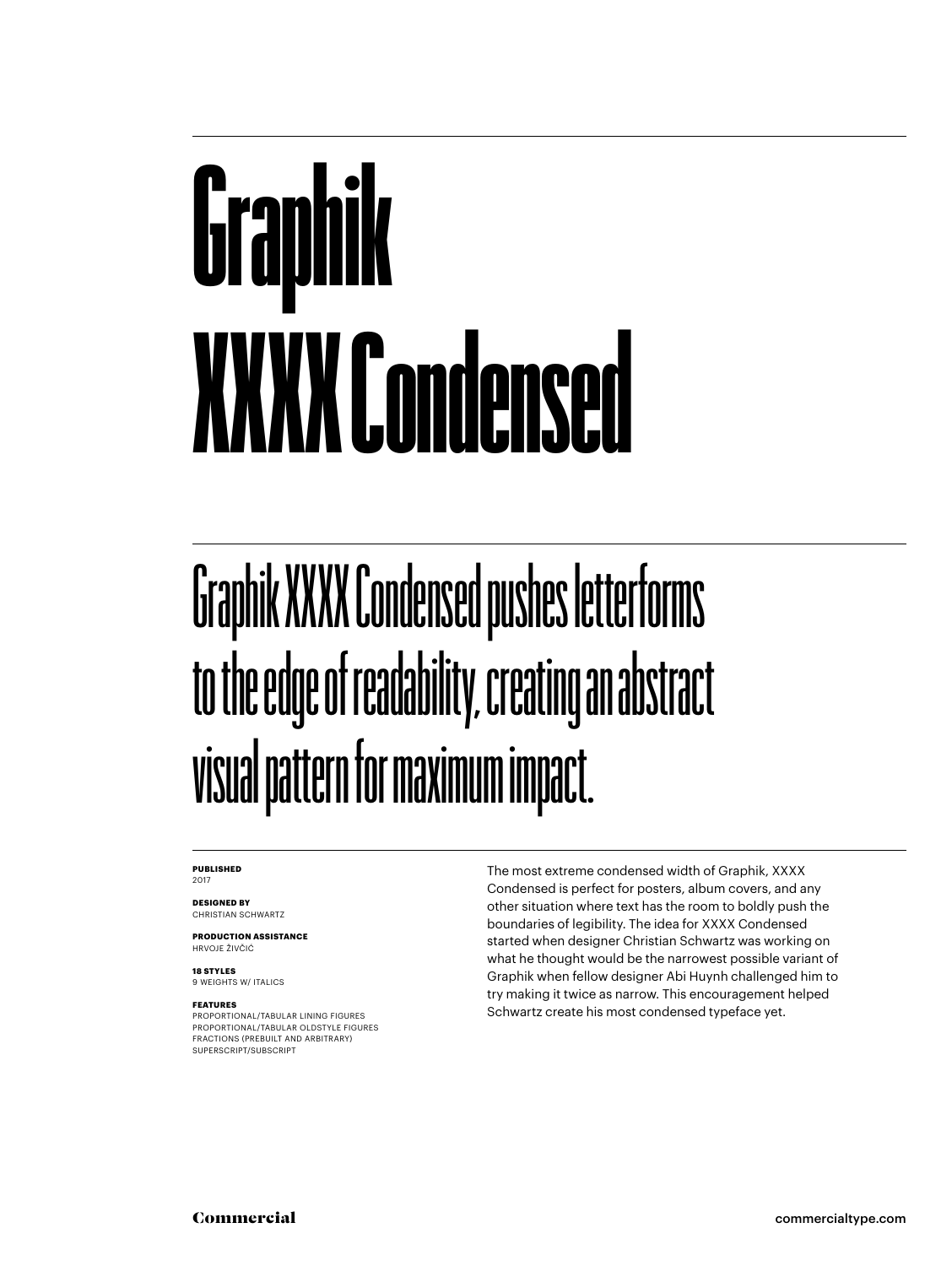Graphik XXXX Condensed Thin *Graphik XXXX Condensed Thin Italic* Graphik XXXX Condensed Extralight *Graphik XXXX Condensed Extralight Italic* Graphik XXXX Condensed Light *Graphik XXXX Condensed Light Italic* Graphik XXXX Condensed Regular *Graphik XXXX Condensed Regular Italic* Graphik XXXX Condensed Medium *Graphik XXXX Condensed Medium Italic* **Graphik XXXX Condensed Semibold** *Graphik XXXX Condensed Semibold Italic* **Graphik XXXX Condensed Bold** *Graphik XXXX Condensed Bold Italic* Graphik XXXX Condensed Black *Graphik XXXX Condensed Black Italic* Graphik XXXX Condensed Super *Graphik XXXX Condensed Super Italic*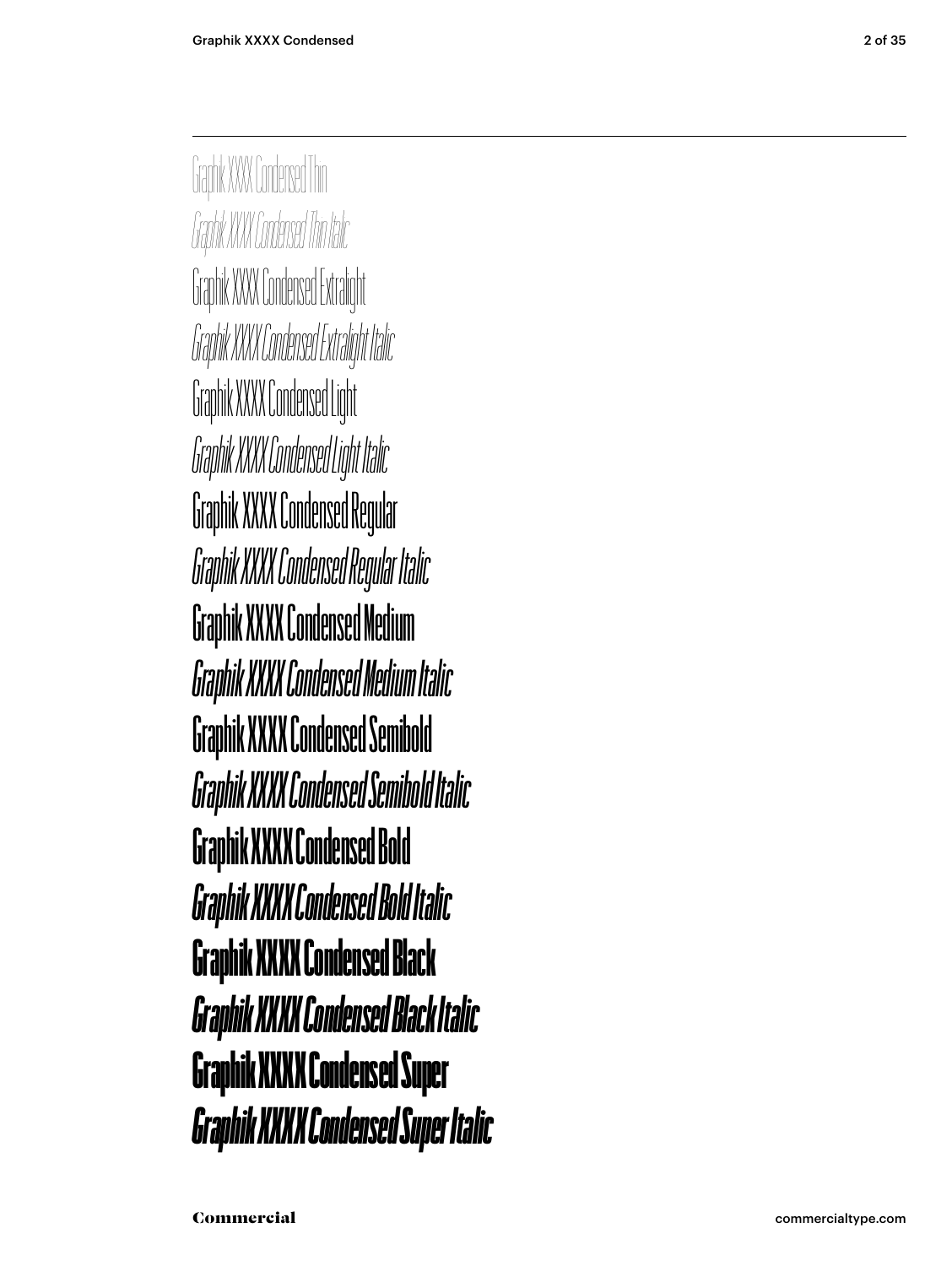# EREDETI SZERZŐDÉST TÖBBSZÖR Lübeck and its northern borders

GRAPHIK XXXX CONDENSED THIN, 150 PT

*OVER 9,000 APPLICANTS IN 2017 Commands a massive taskforce*

GRAPHIK XXXX CONDENSED THIN ITALIC, 150 PT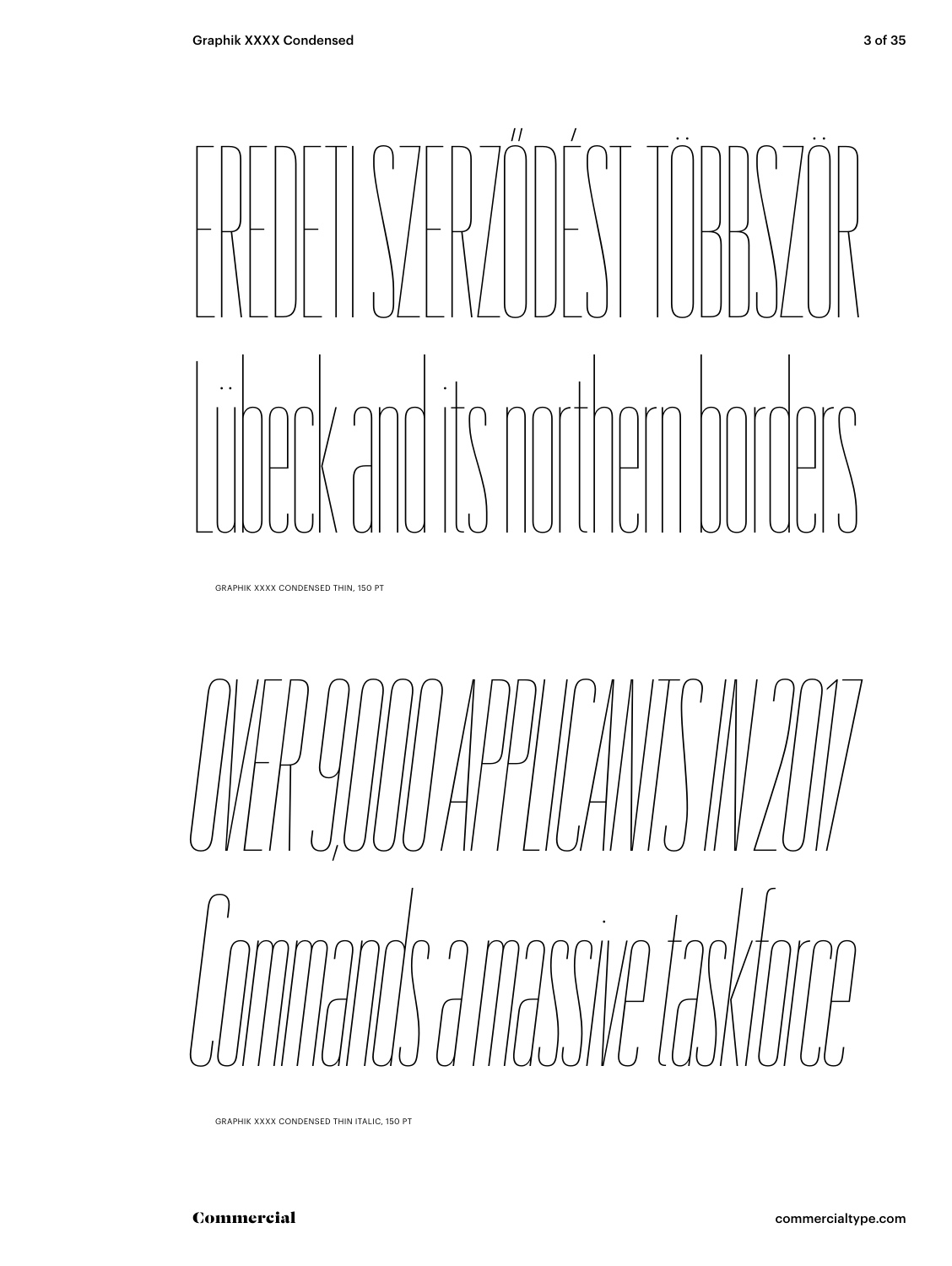# DECLARAȚIA STIPULA CĂ CELE Her major legislative victories

GRAPHIK XXXX CONDENSED EXTRALIGHT, 150 PT



GRAPHIK XXXX CONDENSED EXTRALIGHT ITALIC, 150 PT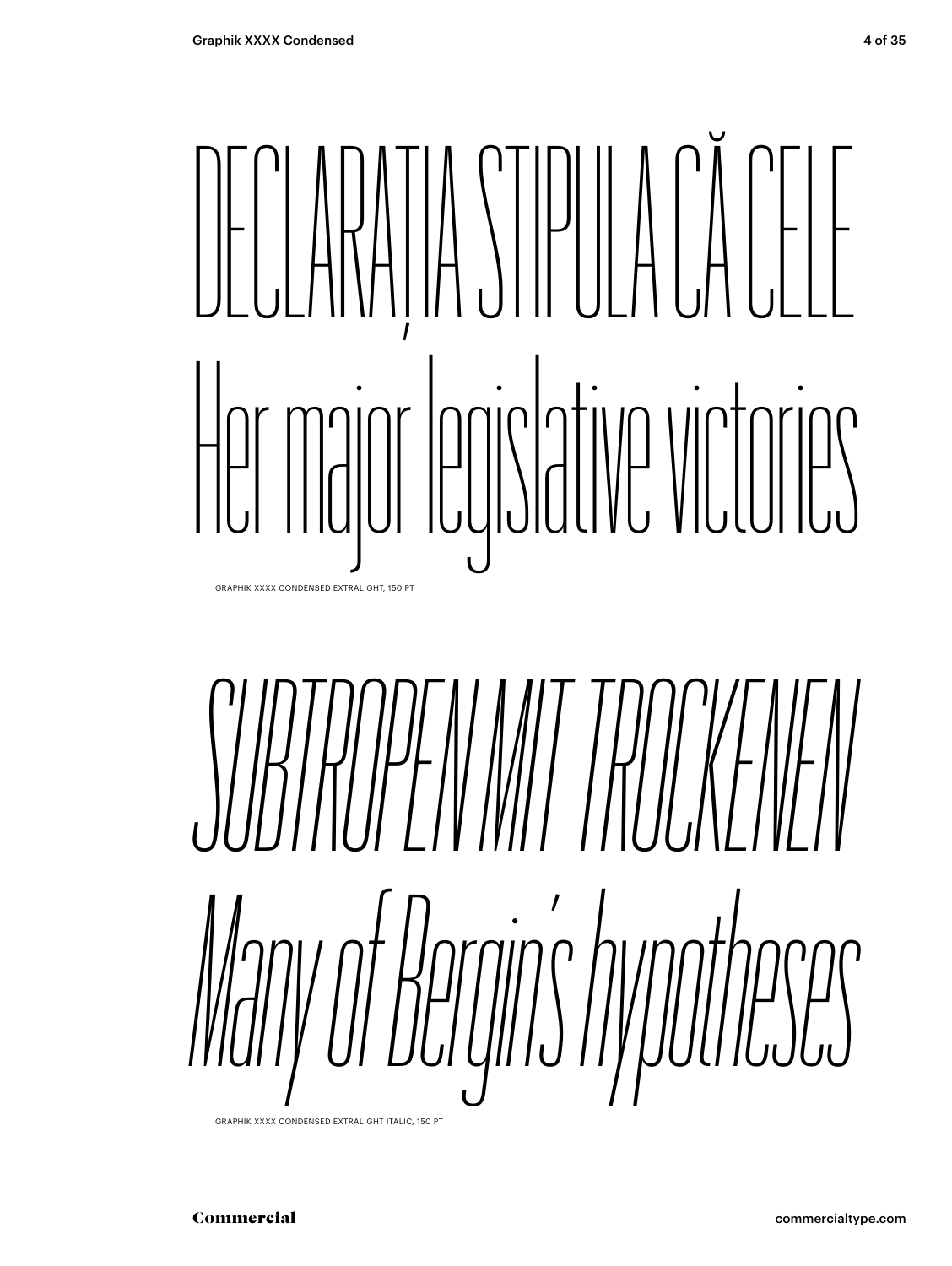# REZONED NEIGHBORHOODS Topografiskt ingår följande

GRAPHIK XXXX CONDENSED LIGHT, 150 PT

# *5.3-LITER TURBOCHARGED Perpetuating this practice*

GRAPHIK XXXX CONDENSED LIGHT ITALIC, 150 PT [ALTERNATE a]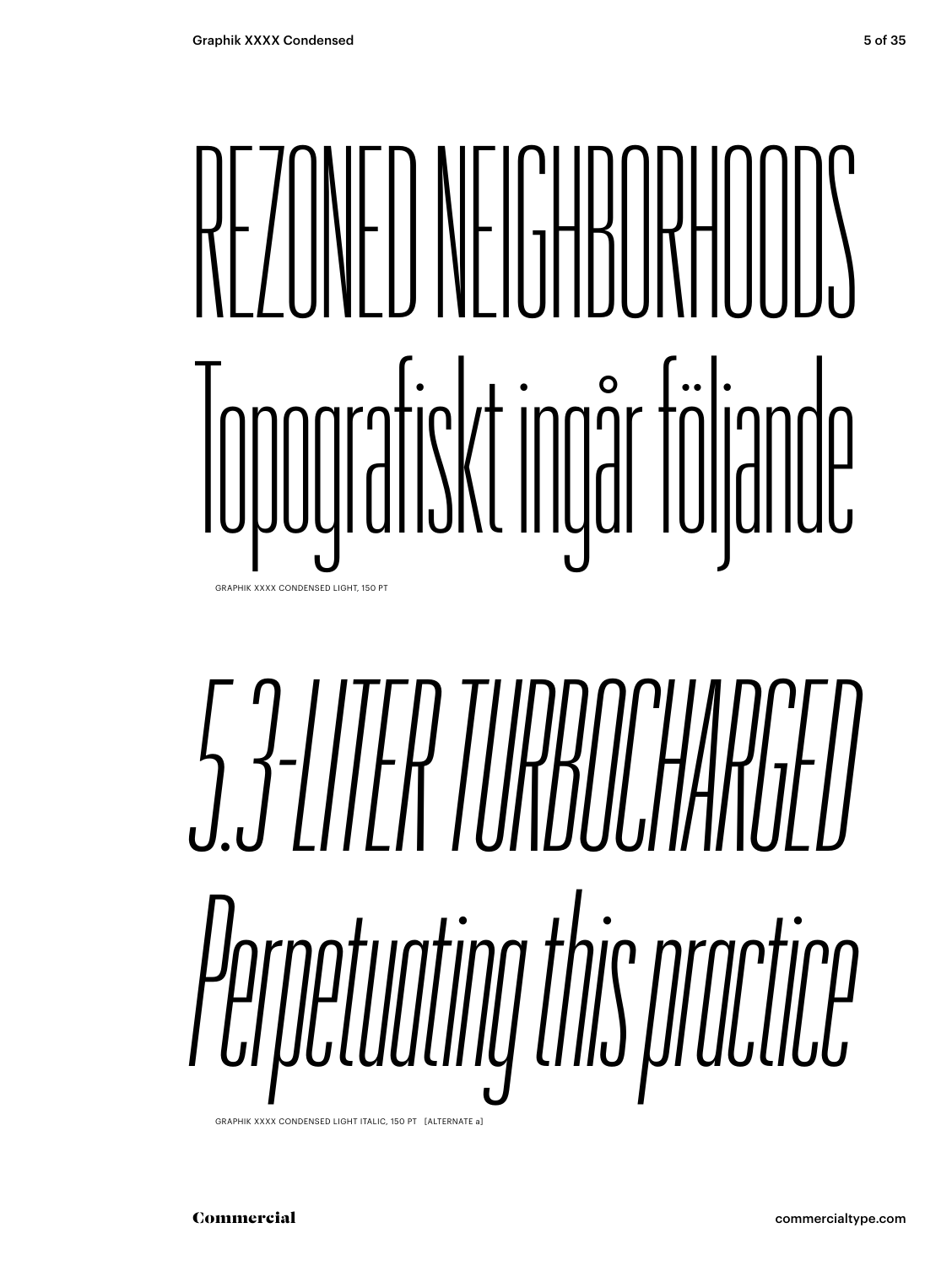# YEIRRIIREIIM ÁRIEL 1931 Há diversas Ionalidades

GRAPHIK XXXX CONDENSED REGULAR, 150 PT

# NEW SEASON PREMIÈRE Declining by up to 40%

GRAPHIK XXXX CONDENSED REGULAR ITALIC, 150 PT

Commercial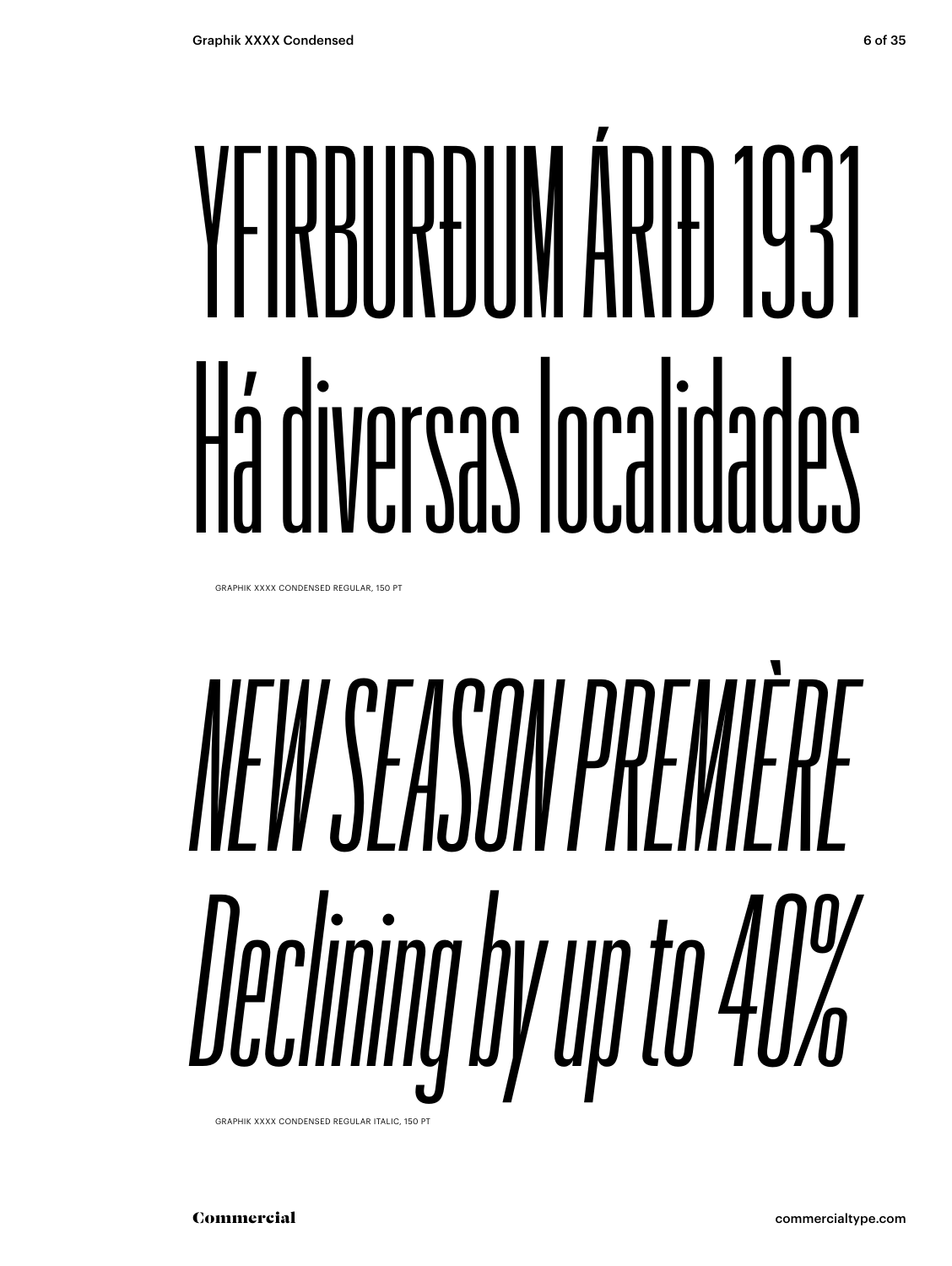## BEGAN THIS ALLIANCE Television broadcasts

GRAPHIK XXXX CONDENSED MEDIUM, 150 PT

# ALOUESTOEIAVIIIF Vyádřit v procentech

GRAPHIK XXXX CONDENSED MEDIUM ITALIC. 150 PT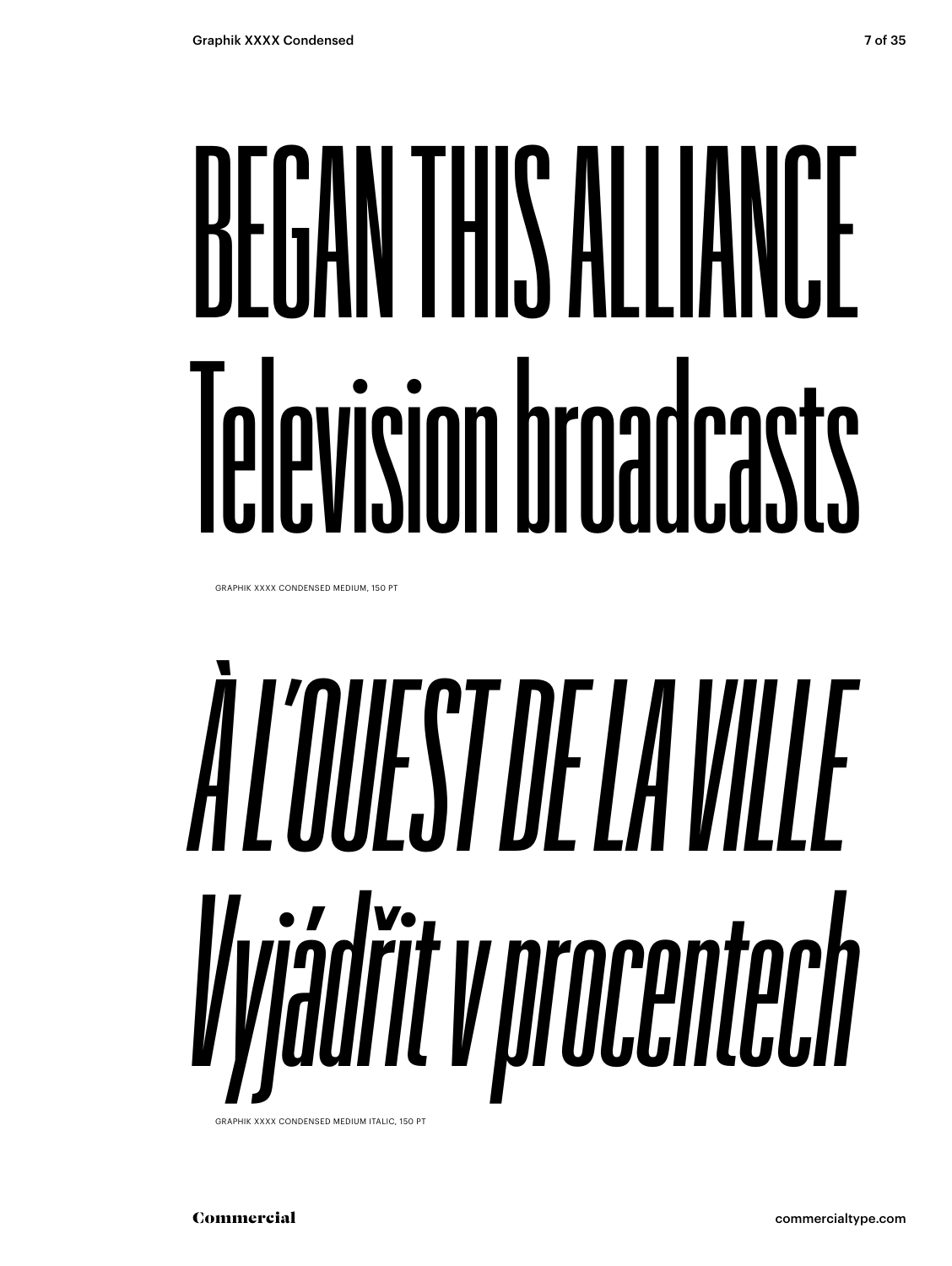## MUSICAL BIOGRAPHY Umuuri at tumutukoy

GRAPHIK XXXX CONDENSED SEMIBOLD, 150 PT [ALTERNATE a t]

# **OUL ORGULLO CÍVICO** During the rehearcal

GRAPHIK XXXX CONDENSED SEMIBOLD ITALIC, 150 PT

Commercial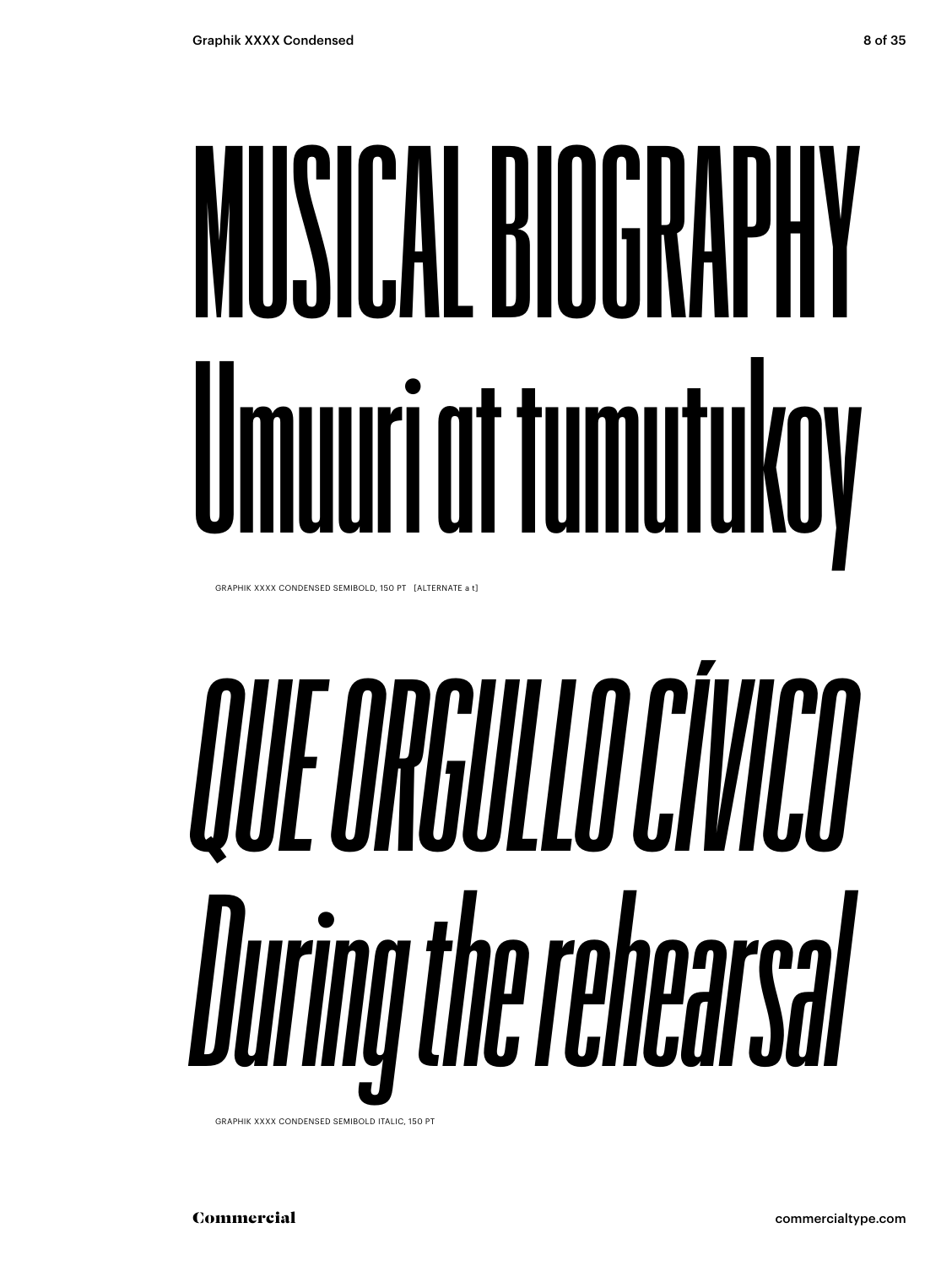# **UN BISOGNO UMANO Public Investigation**

GRAPHIK XXXX CONDENSED BOLD, 150 PT

# *ATTACHED TERRACE Complete & Careful*

GRAPHIK XXXX CONDENSED BOLD ITALIC, 150 PT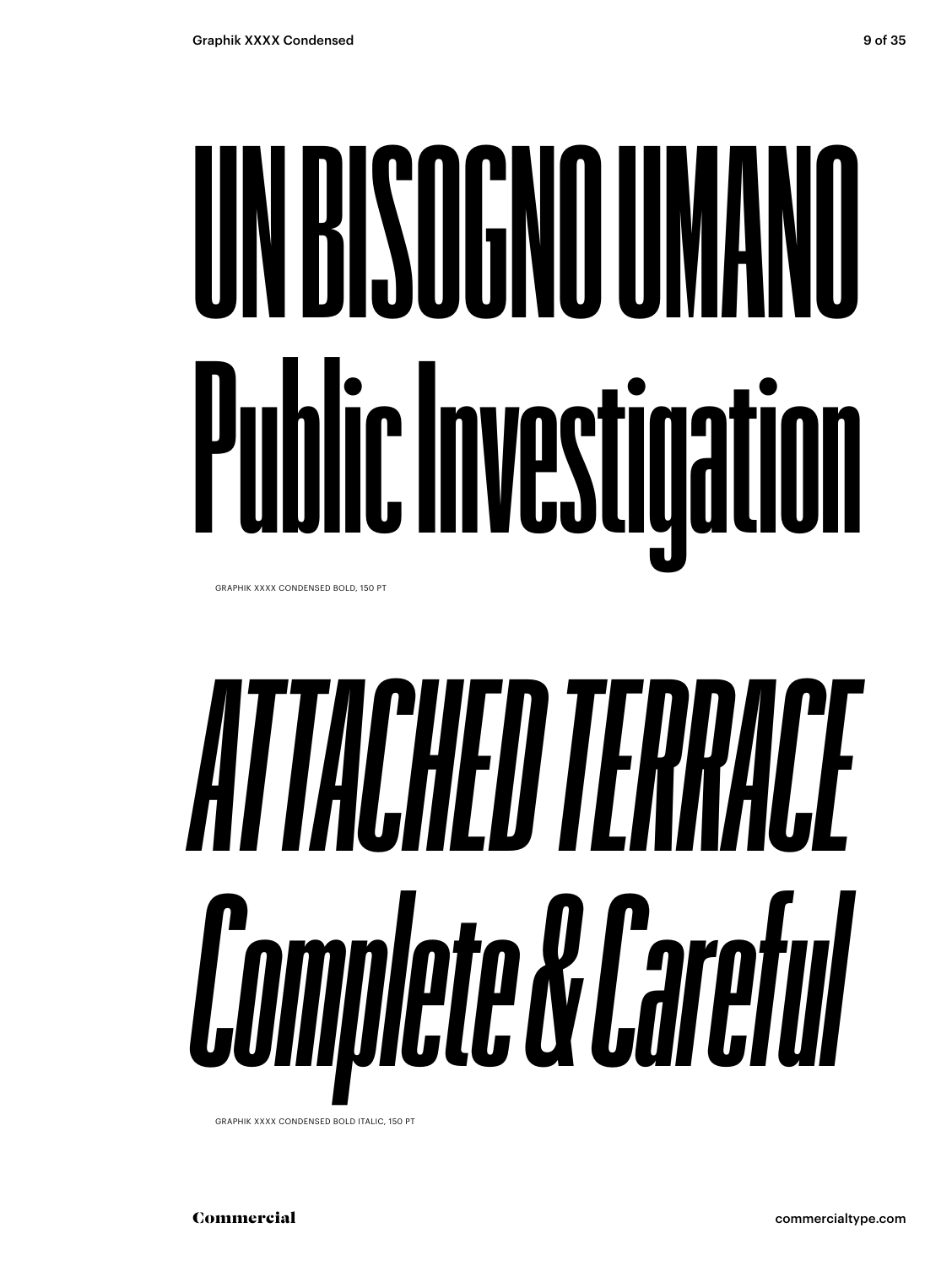### ONTWERP MEIJERS Li jirregolaw ħajjet GRAPHIK XXXX CONDENSED BLACK, 150 PT [ALTERNATE t]

## *WORLD CHANGERS Sold for £432,587*

GRAPHIK XXXX CONDENSED BLACK ITALIC, 150 PT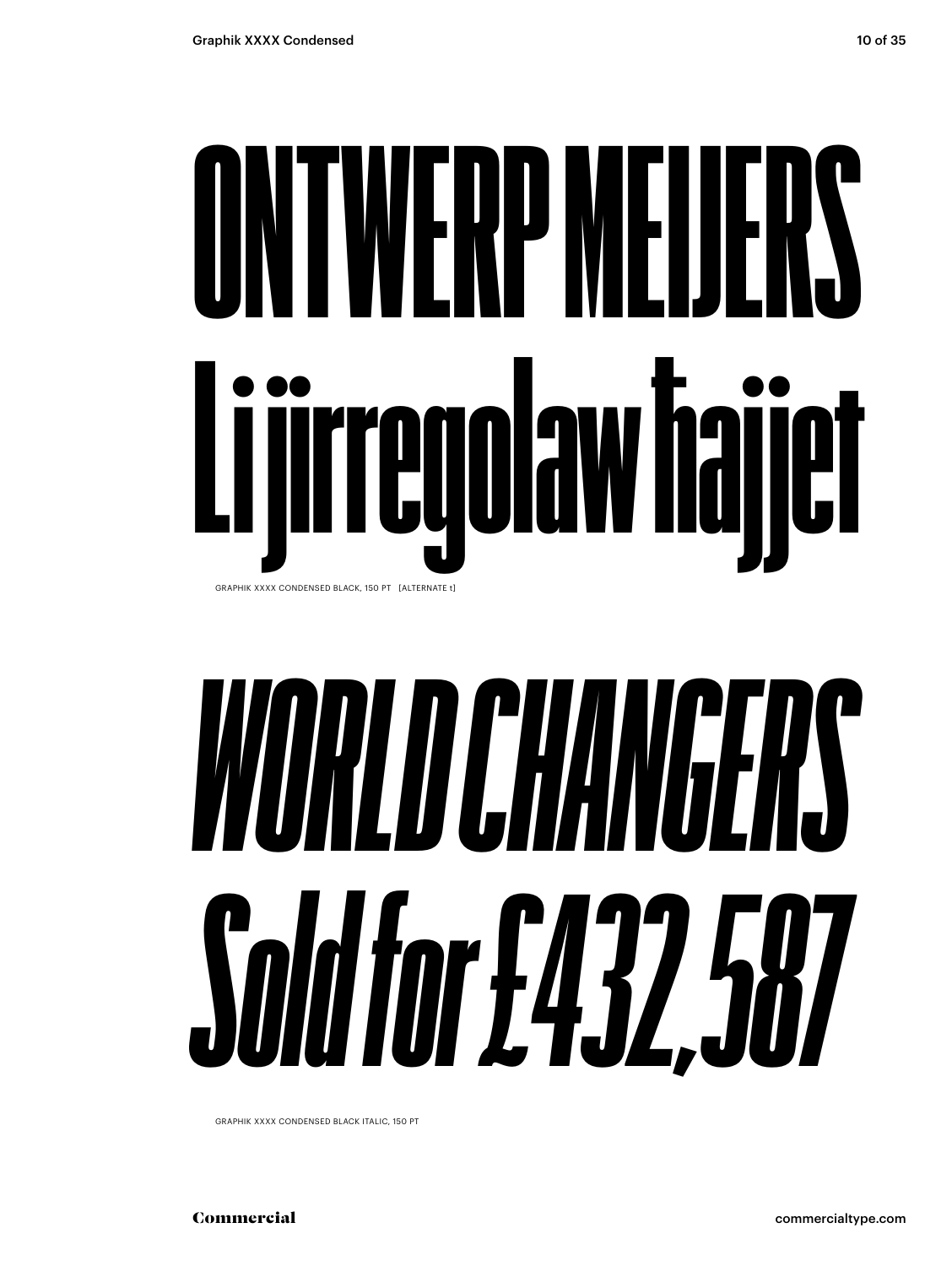# QUIXOTIC CLAIMS Spearhead jointly

GRAPHIK XXXX CONDENSED SUPER, 150 PT



GRAPHIK XXXX CONDENSED SUPER ITALIC, 150 PT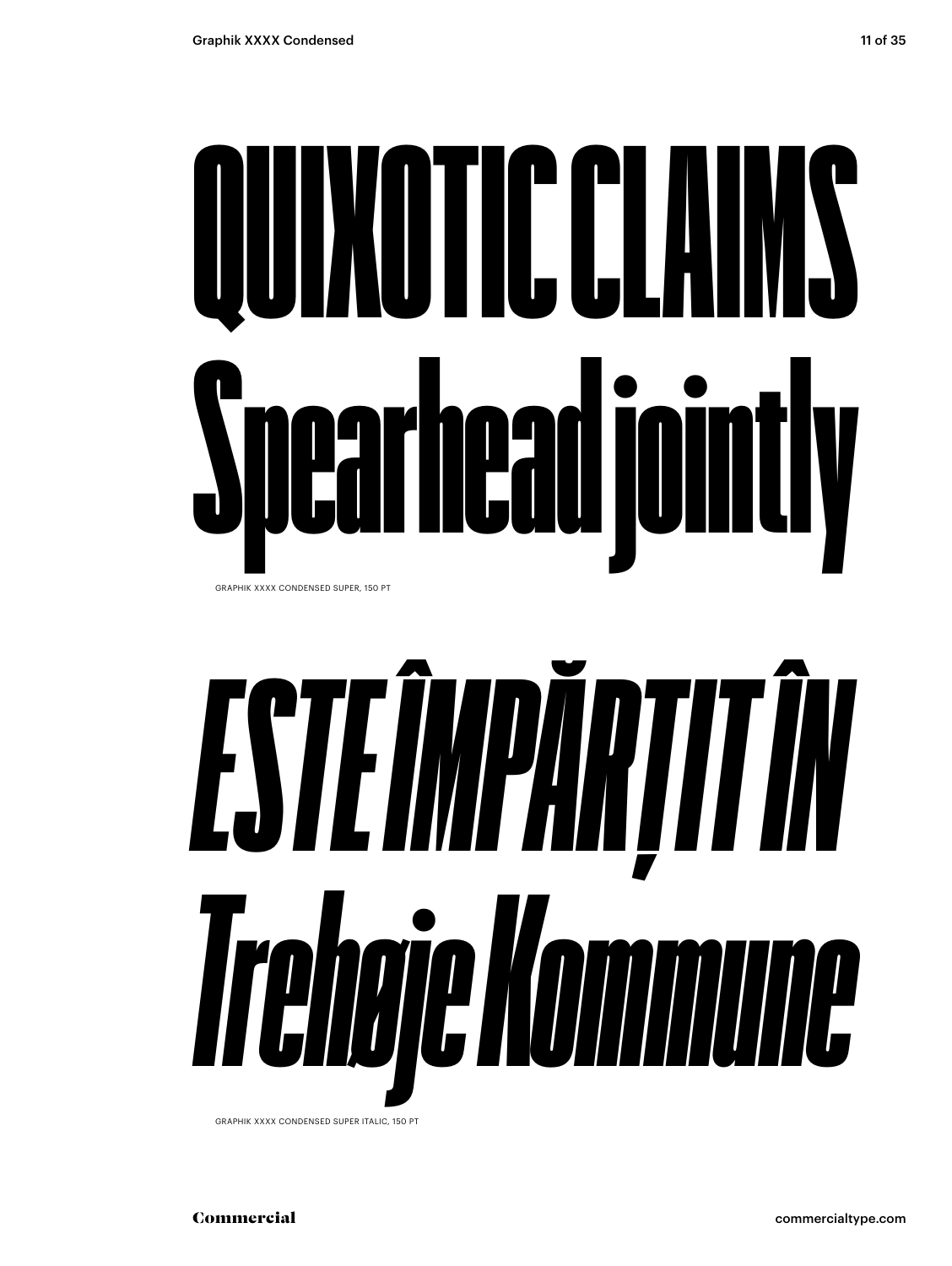

GRAPHIK XXXX CONDENSED THIN, 100 PT [ALTERNATE a]

*Measuring 134 m (3720 ft) from the water level AS RAZÕES DESTE AFASTAMENTO TERÃO SIDO AS The car was outfited with 5/8" (15 mm) windows*

GRAPHIK XXXX CONDENSED THIN ITALIC, 100 PT

#### Commercial commercialtype.com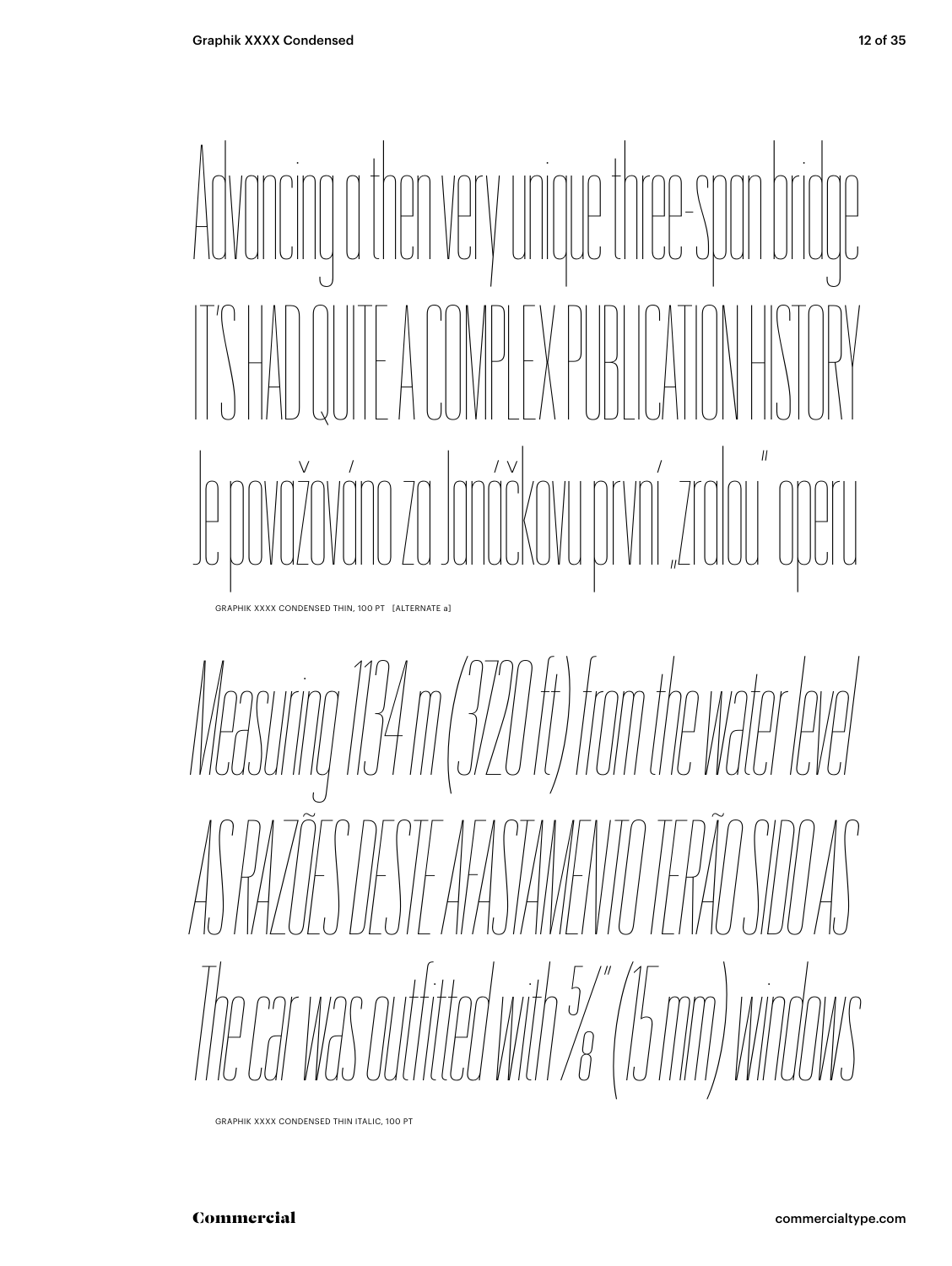### Two characters, such as Puccini's Liù & Mimi LAAMTEKTOONIKAT MÕISTETAKSE MÕNIKORD Inoltre lo studio dei fenomeni sismici intorno

GRAPHIK XXXX CONDENSED EXTRALIGHT, 100 PT [ALTERNATE , ' ]

*Göre şehrin nüfusunun 75,732 olduğu tespit COSTLY AND TIME-CONSUMING TO MAINTAIN Gave 310 speeches from the front platform*

GRAPHIK XXXX CONDENSED EXTRALIGHT ITALIC, 100 PT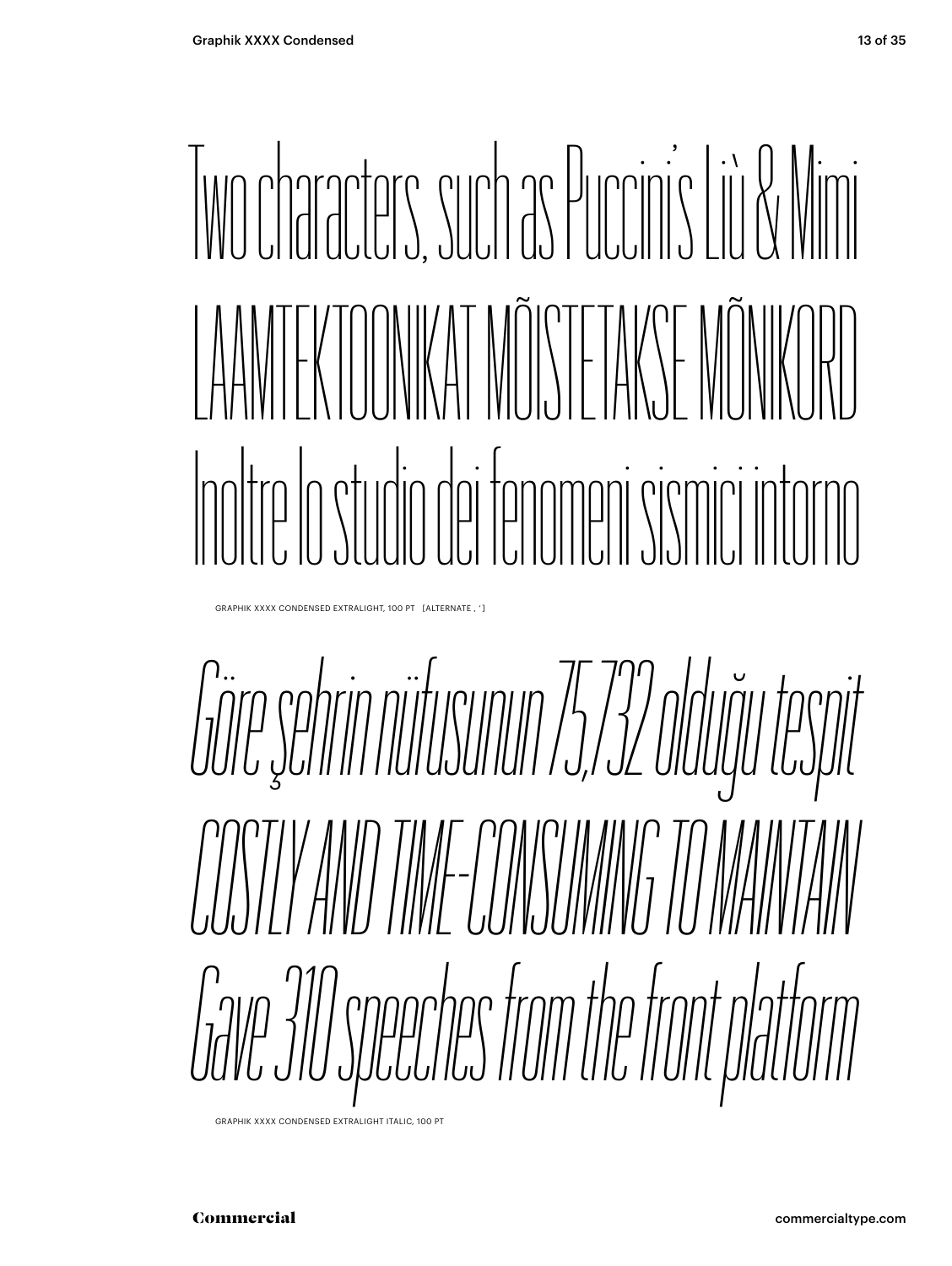### The Center for Visual and Performing Art NANANATILING MASISIGLANG MGA PAKSA 15 largest wooden structures ever made GRAPHIK XXXX CONDENSED LIGHT, 100 PT

## *Poetical feud between Homer & Hesiod VARIOUS SOCIAL AND POLITICAL CAUSES Aproximativ 351 milioane de ani în urmă*

GRAPHIK XXXX CONDENSED LIGHT ITALIC, 100 PT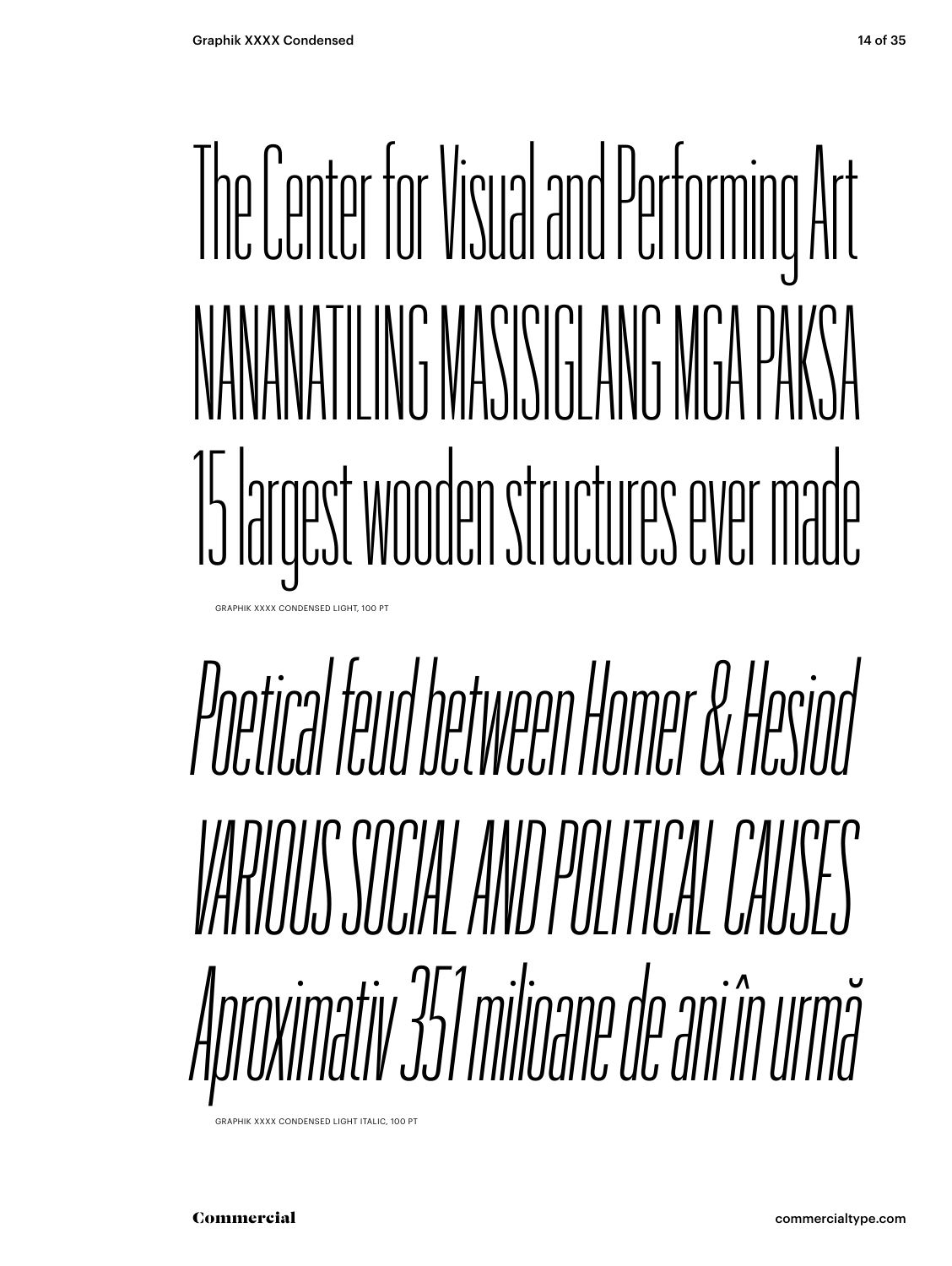## La hija de los titanes Hiperión y Tea RECOMMENDED TREATMENT OPTION Contemporary architectural design

**GRAPHIK XXXX CONDENSED REGULAR, 100 PT** 

### *Markets up 7.1% by end of business EXPOSING NEW KINDS OF CONFLICT Mikä on kallein teoksesta taiteilijan*

GRAPHIK XXXX CONDENSED REGULAR ITALIC, 100 PT [PROPORTIONAL OLDSTYLE FIGURES, ALTERNATE %]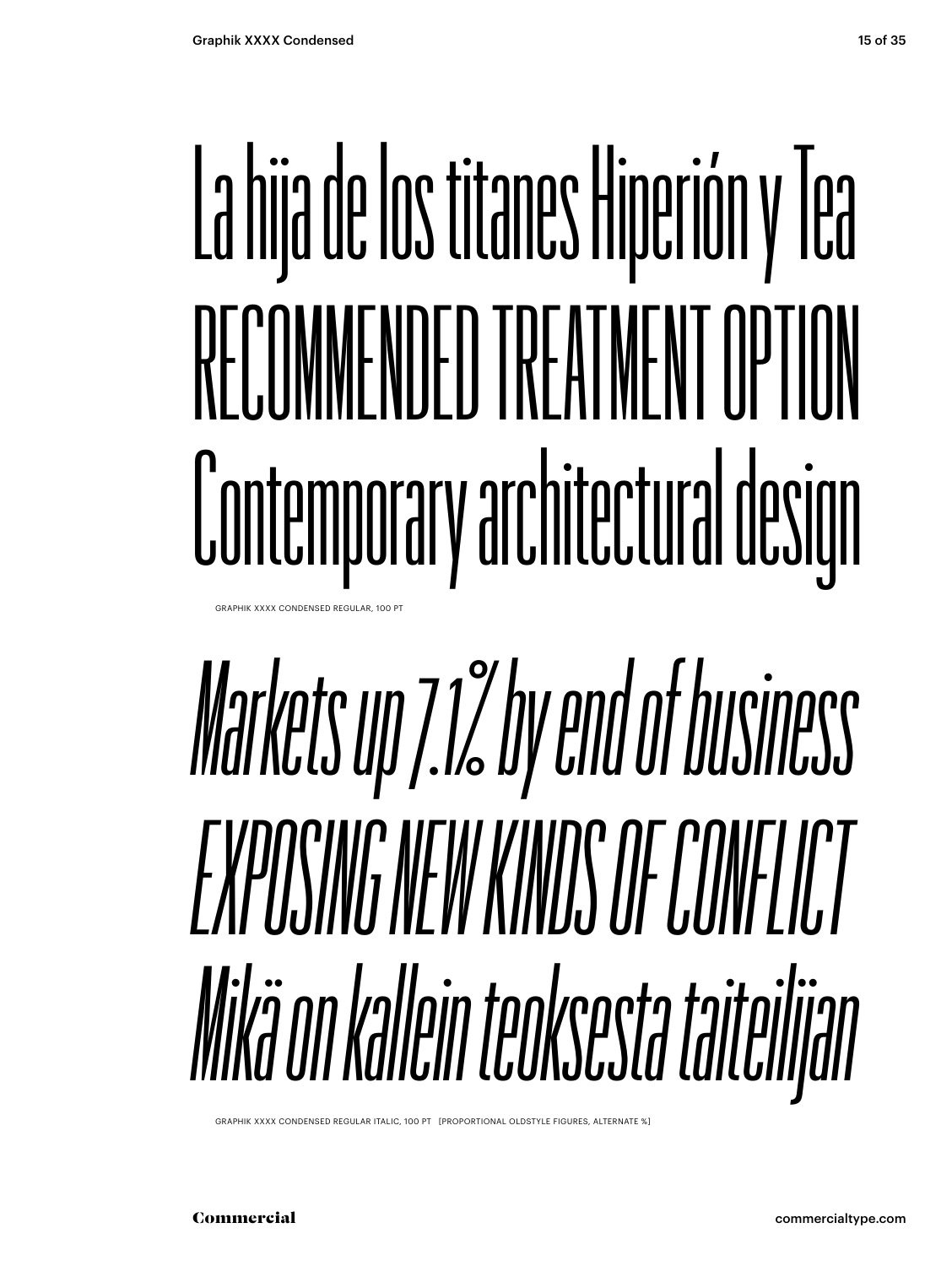## **Fast and buzzy marketing efforts** REI A IAR RINI A PANA IISIA TUJUH Litosféra "pláva" na astenosfére

GRAPHIK XXXX CONDENSED MEDIUM, 100 PT [ALTERNATE t]

### The vast landscapes of the west CEOCRAFIE OF AARDRIJKSKIINDE Revealed few inventive features

GRAPHIK XXXX CONDENSED MEDIUM ITALIC, 100 PT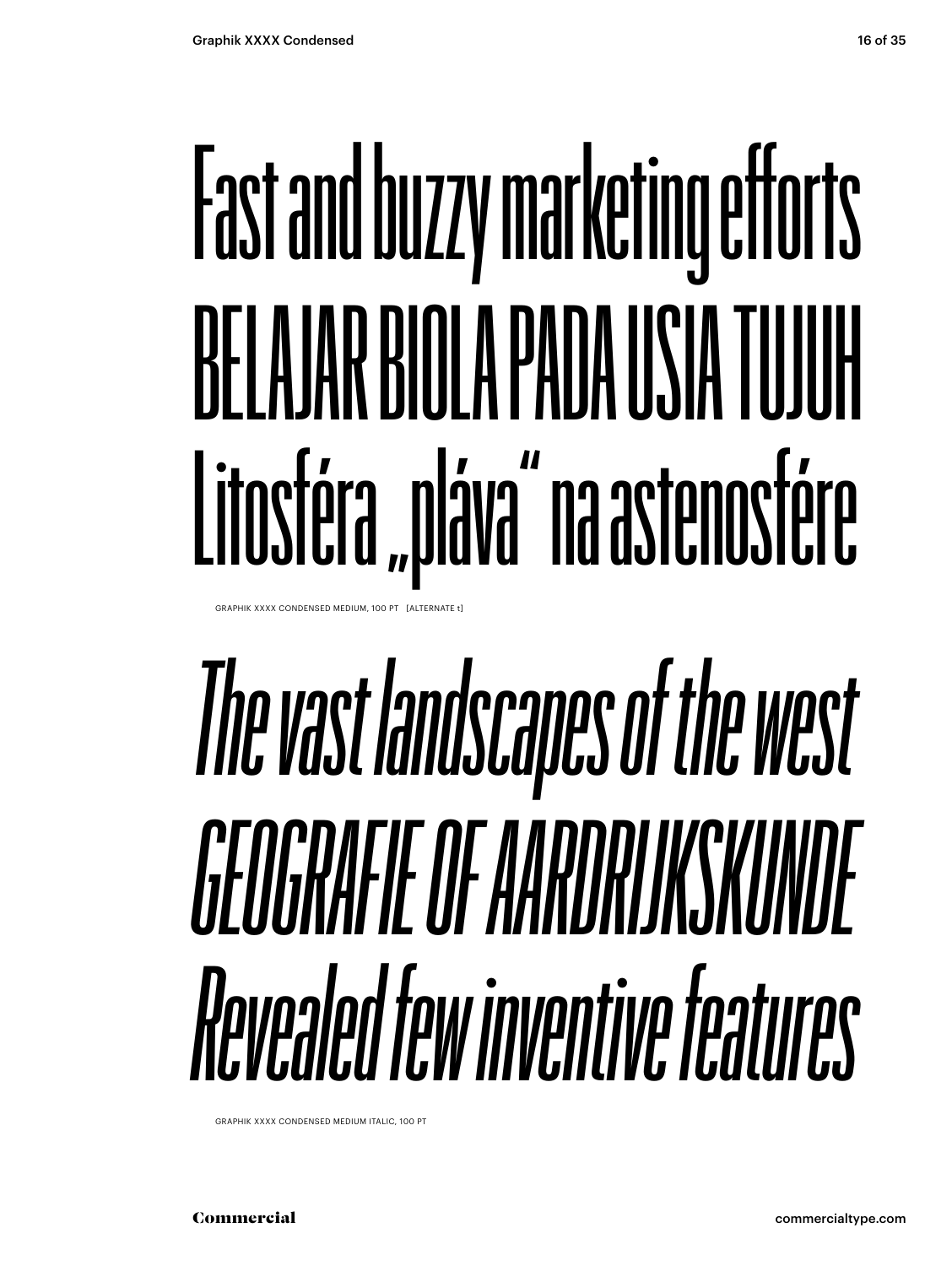## **Participate in coastal exercises UNA MIDA MOLT MÉS PETITA QUE Sve današnje teorije baziraju se**

GRAPHIK XXXX CONDENSED SEMIBOLD, 100 PT

## *As montanhas da Sierra Nevada SUCCESSFUL FINAL CAMPAIGNS Enterprising 'warehouse' show*

GRAPHIK XXXX CONDENSED SEMIBOLD ITALIC, 100 PT [ALTERNATE ' '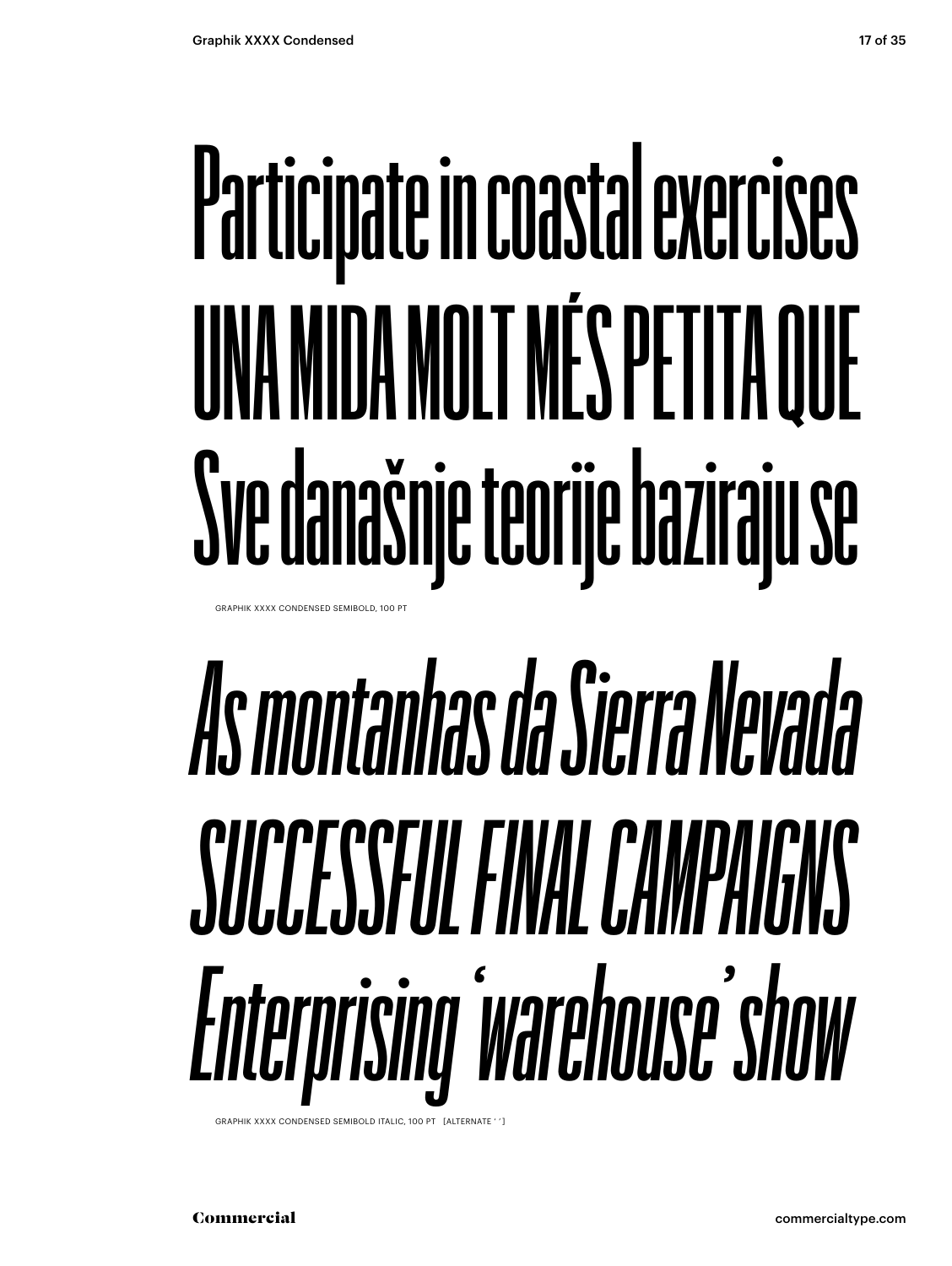### **Durch seine Nähe ist der Mond DO ARFOULCHRIFKE PROJEKTE Underlying economic problem** GRAPHIK XXXX CONDENSED BOLD, 100 PT

## *This situation calls for reform ARCHITECTS & CONTRACTORS Bavi izučavanjem zemljotresa*

GRAPHIK XXXX CONDENSED BOLD ITALIC, 100 PT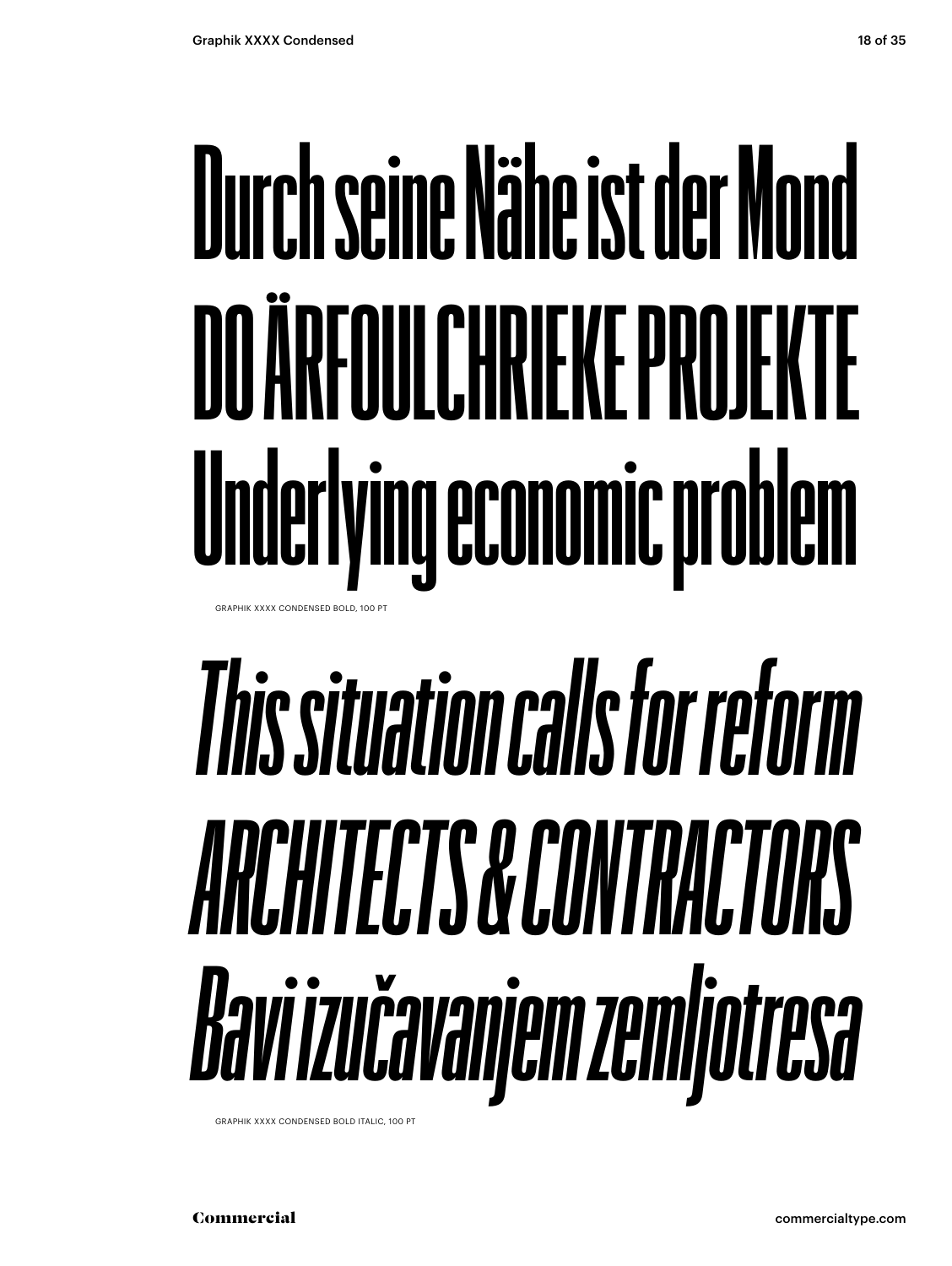## Wasser in den Atlantik fließt GRAND CITY SKYLINE VIEWS Crafted high-quality marble

GRAPHIK XXXX CONDENSED BLACK, 100 PT

## Neljä sukkulaa rakennettiin L'UNDES PLUS IMPORTANTS Knighting at Windsor Castle

GRAPHIK XXXX CONDENSED BLACK ITALIC, 100 PT [ALTERNATE a t]

Commercial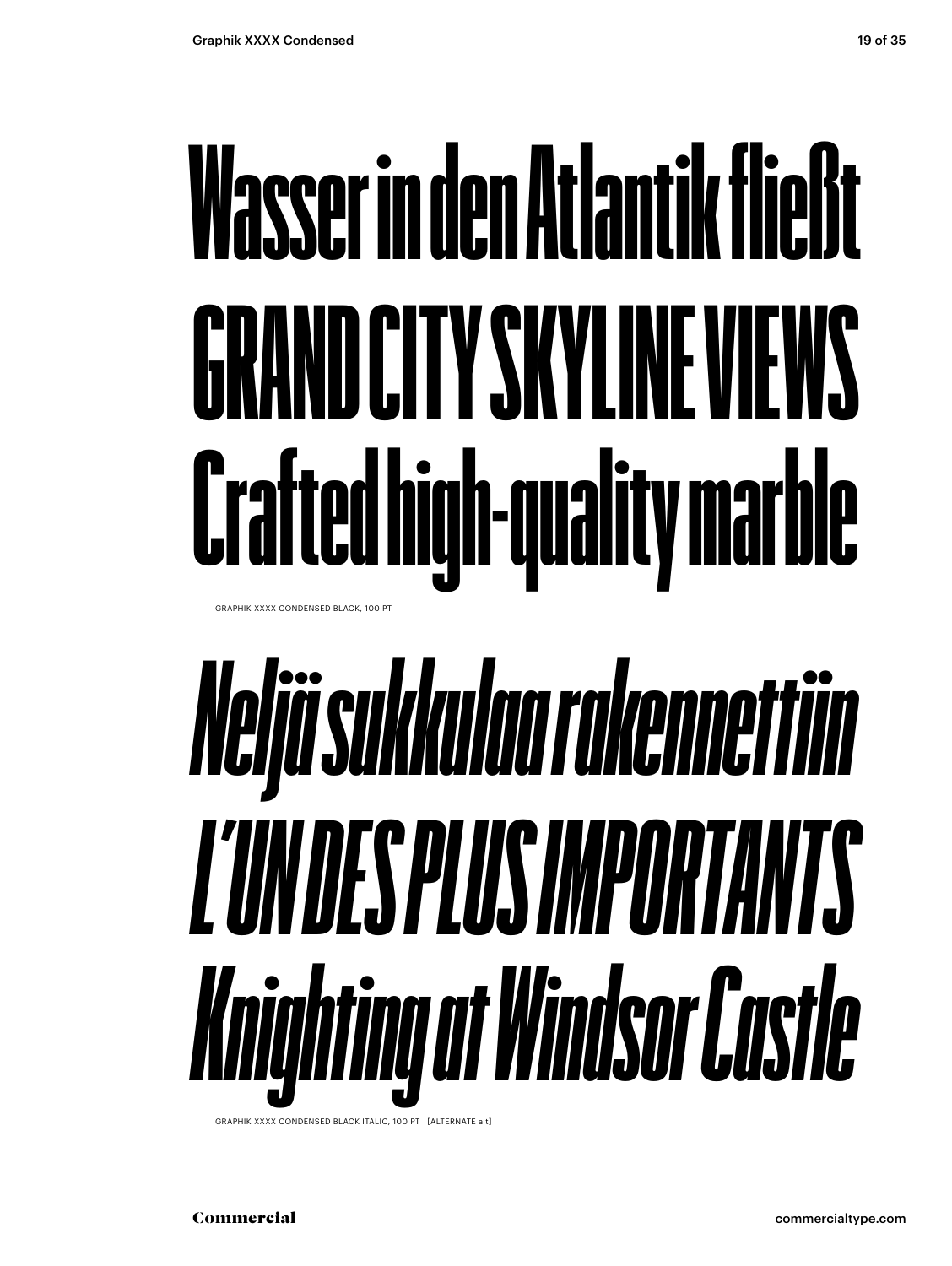## Ia juga menyatukan hampir OPEN-PLAN LIVING SPACES Adjacent to the north sides

GRAPHIK XXXX CONDENSED SUPER, 100 PT

## *The sought-after gamefish ÎSKENDER KEYÊ MAKEDONÎ Niektórym pożar przyniósł*

GRAPHIK XXXX CONDENSED SUPER ITALIC, 100 PT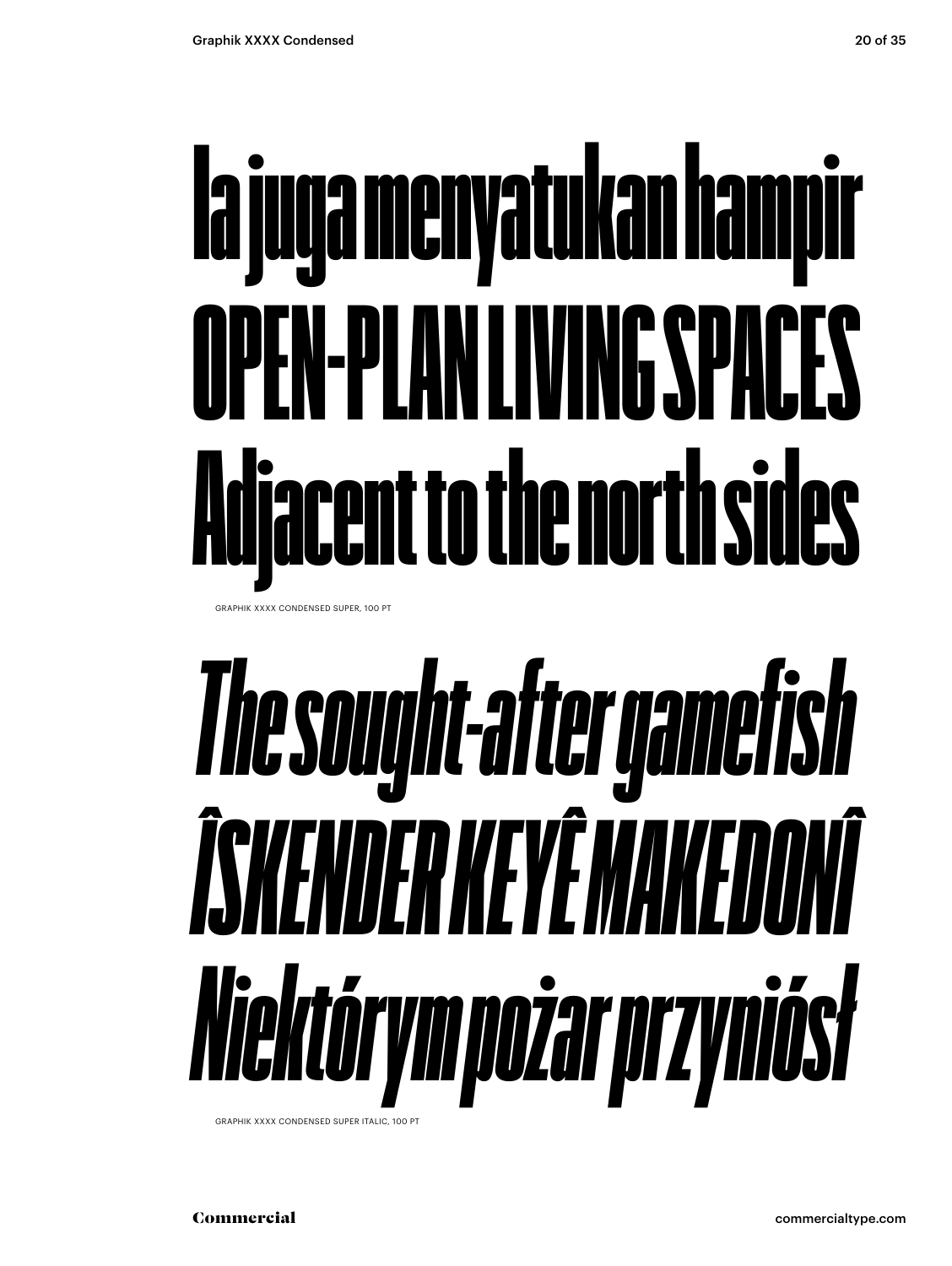

GRAPHIK XXXX CONDENSED EXTRALIGHT ITALIC, 70 PT

Commercial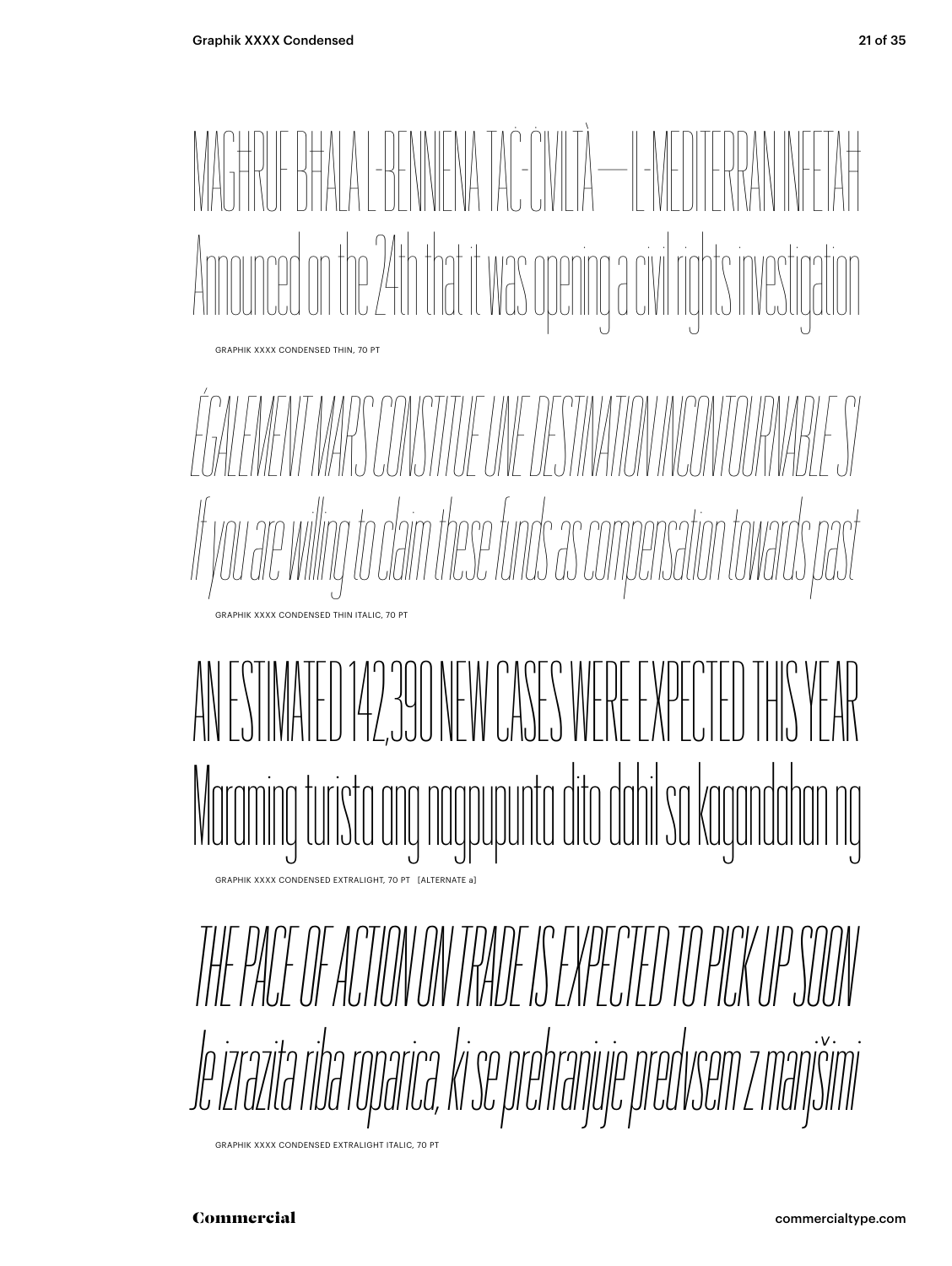

*KVŮLI JEJÍMU NAČERVENALÉMU NÁDECHU ZPŮSOBENÉMU Remaining dockside for further construction and testing*

### AUFGRUND DER GROSSEN ZUSCHAUFRBELIEBTH Nostalgia mixed with regret is a formidable poison

GRAPHIK XXXX CONDENSED REGULAR, 70 PT

GRAPHIK XXXX CONDENSED LIGHT ITALIC, 70 PT

#### *HEXAGONAL BASALT COLUMNS RISING INTO THE AIR Normalmente são transmitidos 1.75 kbit por dia de*

GRAPHIK XXXX CONDENSED REGULAR ITALIC, 70 PT [PROPORTIONAL OLDSTYLE FIGURES]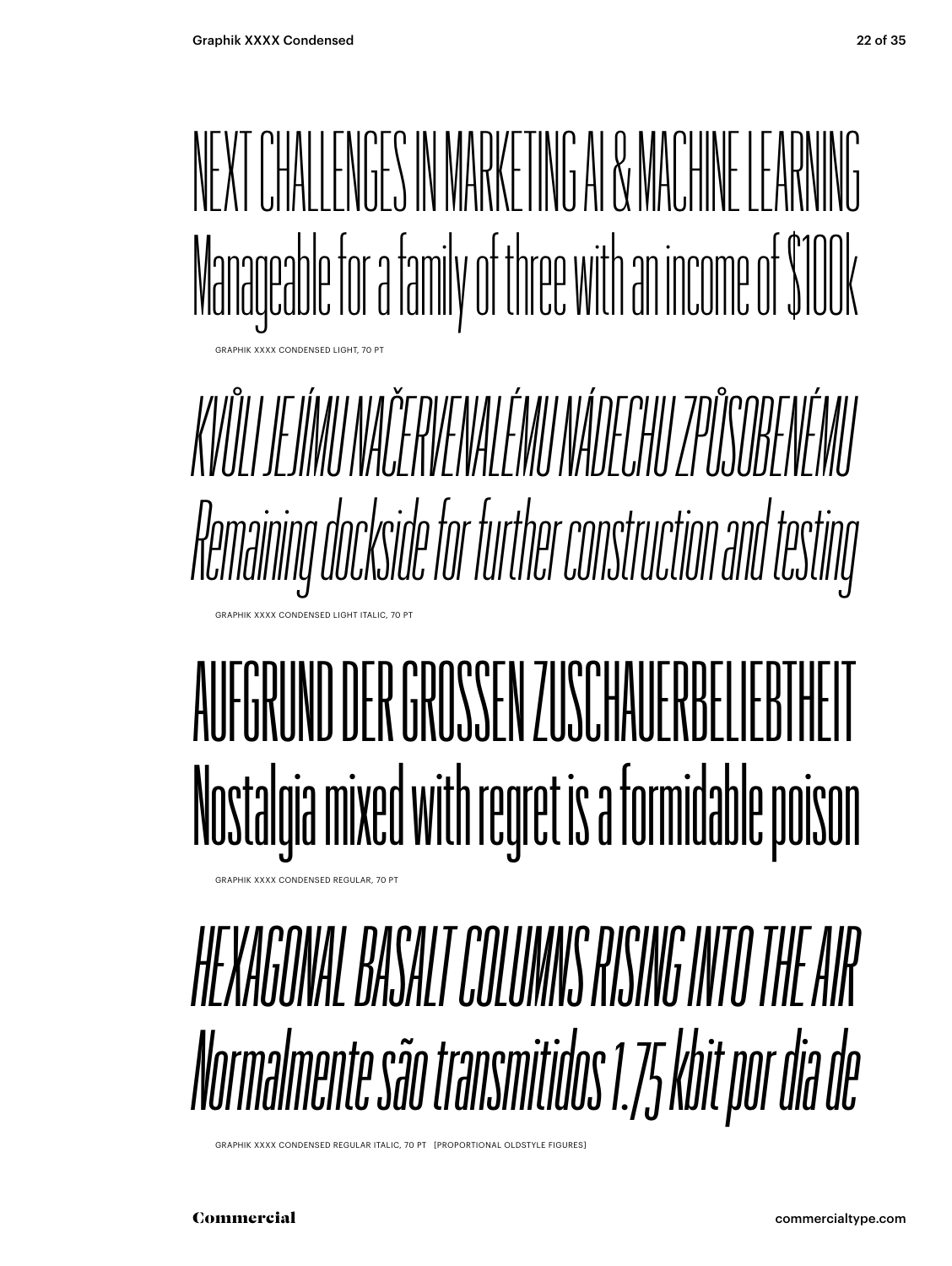### LA SALINITÀ MEDIA SI AGGIRA DAL 37,1 AL 39 ‰ Förhållandena med lokalbefolkningen var goda

**GRAPHIK XXXX CONDENSED MEDIUM, 70 PT** 

### *THE CONCLAVE OF LIMESTONE-CLAD BUILDINGS Global vehicle sales almost doubled to 14,546*

GRAPHIK XXXX CONDENSED MEDIUM ITALIC, 70 PT

### **KAPAL-KAPAL YANG BERJALAN DARI ATLANTIK The two towns of Reyðarfjörður & Eskifjörður**

GRAPHIK XXXX CONDENSED SEMIBOLD, 70 PT



GRAPHIK XXXX CONDENSED SEMIBOLD ITALIC, 70 PT [ALTERNATE a]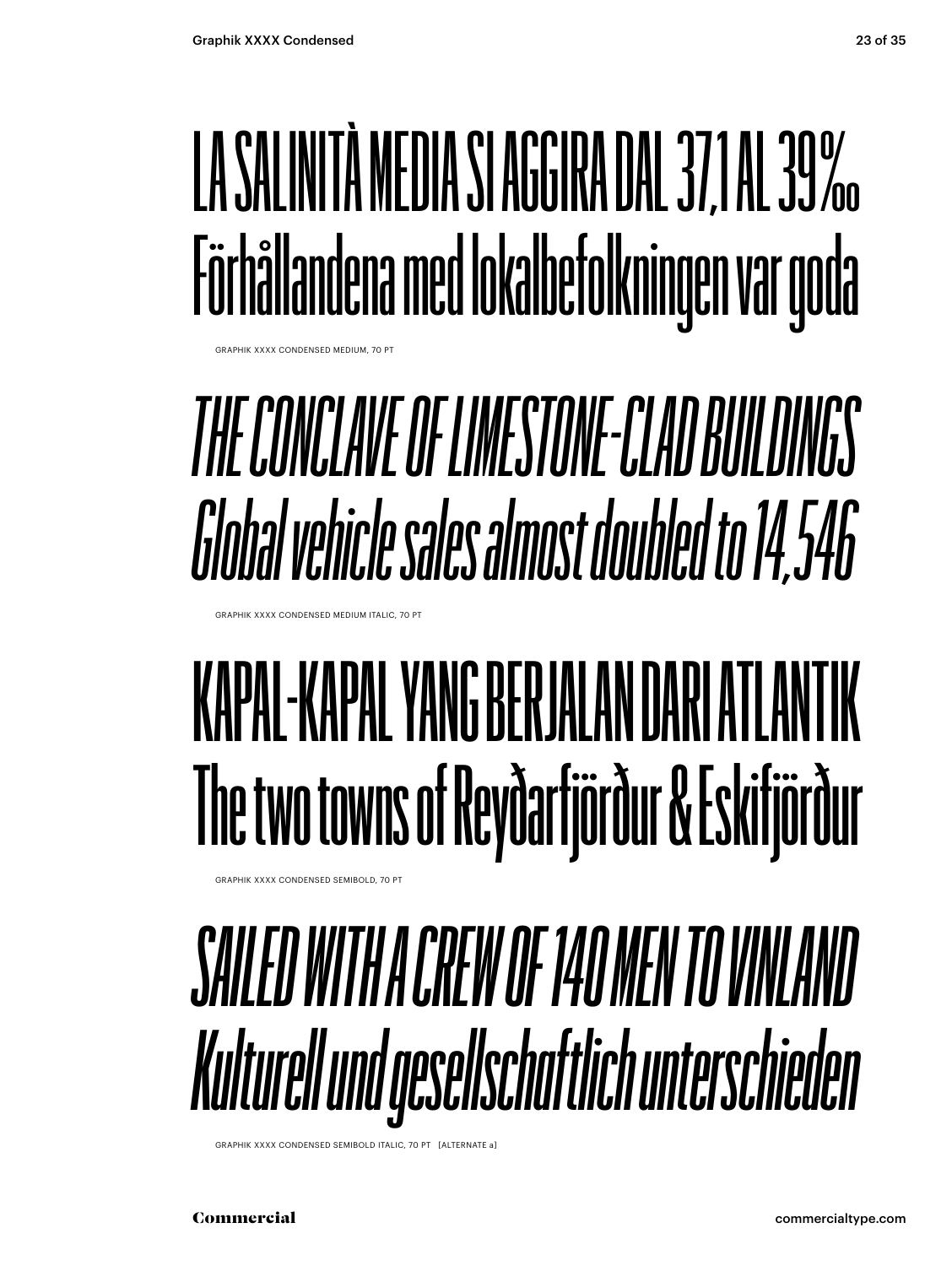### INTRODUCED HIS STRATEGIC FRAMEWORKS New & novel approaches for the renovation

GRAPHIK XXXX CONDENSED BOLD, 70 P

### TOT 31 MILJOEN JAAR GELEDEN MAAKTE DIT Die sich in der Straße durch Düsenwirkung

GRAPHIK XXXX CONDENSED BOLD ITALIC, 70 PT [ALTERNATE B]

### DE VIKTIGSTE TEKTONISKE PROSESSEN Ennek megfelelően a deformációk két fő

GRAPHIK XXXX CONDENSED BLACK 70 PT

### **INSISTS UPON QUALITY OVER QUANTITY** Lionized and increasingly fêted maestro

GRAPHIK XXXX CONDENSED BLACK ITALIC, 70 PT

Commercial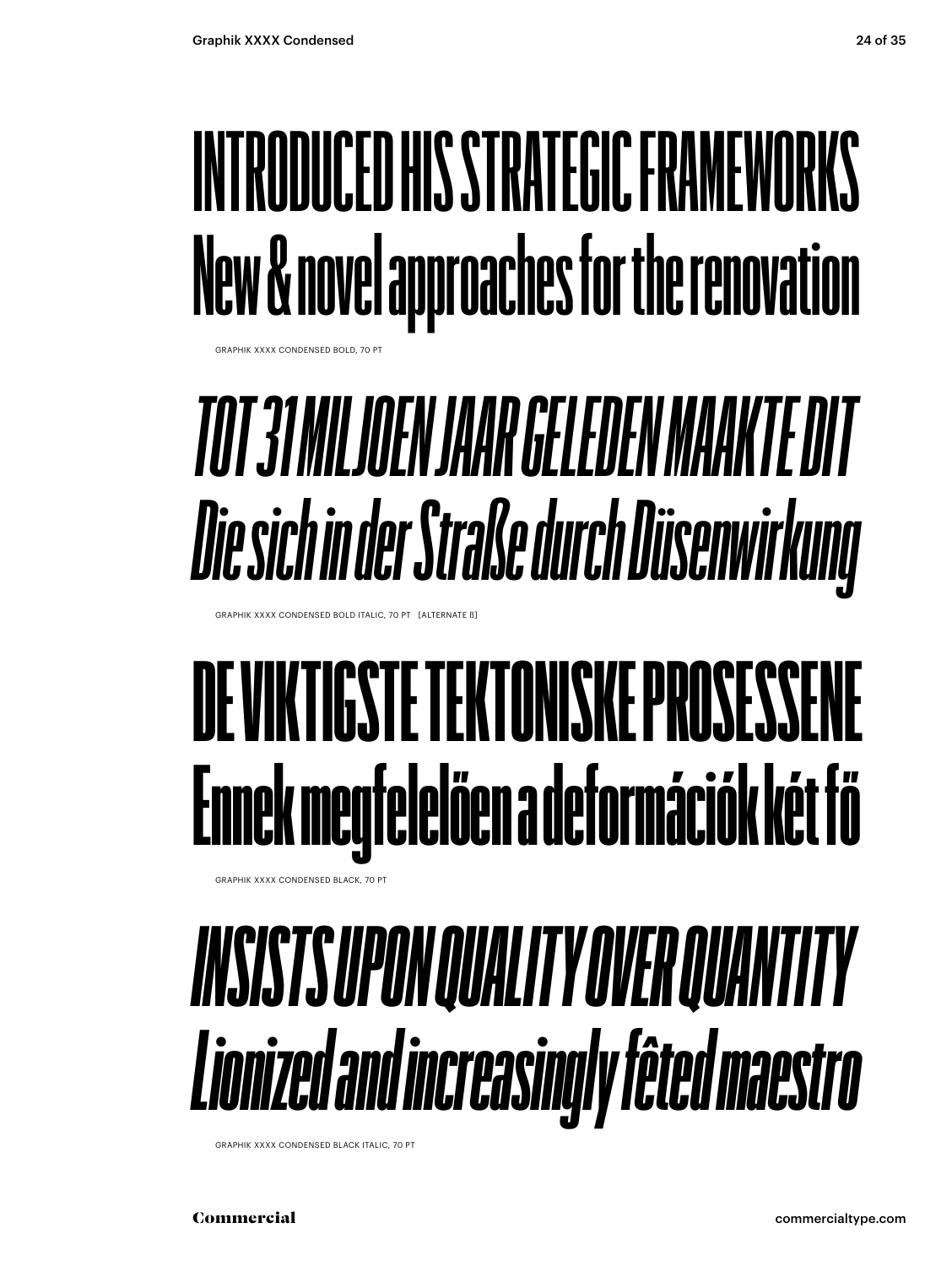#### A PROJECTION OF \$4 MILLION IN COSTS El cambio más radical fue dejar de usar

GRAPHIK XXXX CONDENSED SUPER, 70 PT

### *MITÄ ILMEISIMMIN KRUUNUNPERIMYS The county is nearly 2870 square miles*

GRAPHIK XXXX CONDENSED SUPER ITALIC, 70 PT [PROPORTIONAL OLDSTYLE FIGURES]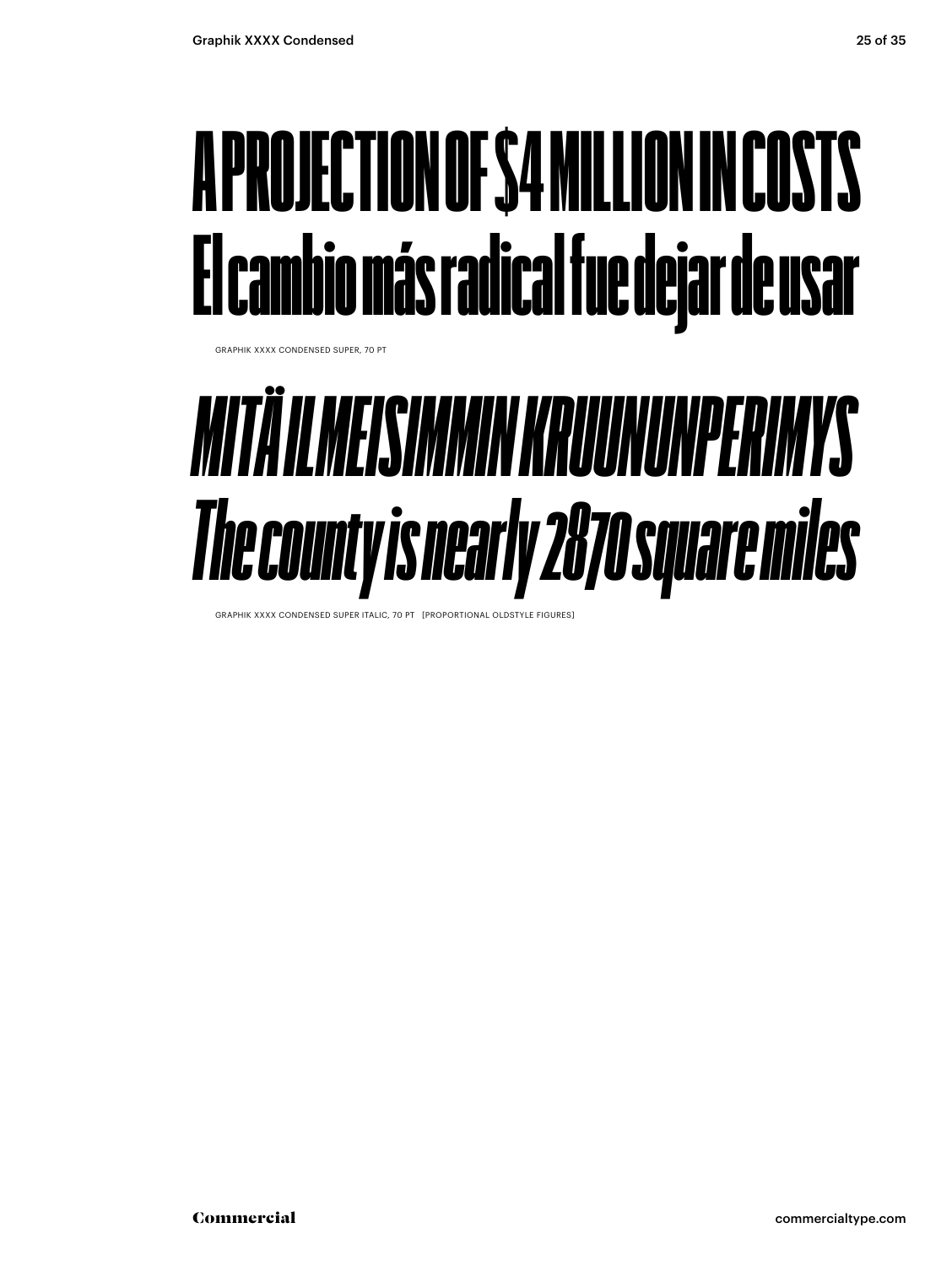The construction of these structures took place mainly in the Neolithic and continued into the Chalcolithic and Bronze Age  $\begin{CD} \mathbb{E}\left\{ \left\Vert \mathbf{u}\right\Vert \mathbf{u}\right\Vert \leq\mathbb{E}\left\{ \mathbf{u}\right\} \mathbb{E}\left\{ \mathbf{u}\right\} \end{CD}$ *This ferry route – between Helsingør, Denmark and Helsingborg, Sweden, in the northern part of Øresund – holds some of* GRAPHIK XXXX CONDENSED THIN, THIN ITALIC, 40 PT

It also provides visitors with an opportunity to visit a number of the castle's state rooms including a renovated MĚSTO JE VÝZNAMNÉ PRŮMYSLOVÉ, OBCHODNÍ A FINANČNÍ CENTRUM S MNOHA VYSOKÝMI ŠKOLAMI, VĚDECKÝMI *Definitions can vary and it's hard to compare different values to one another, including the original 1891 value* XXXX CONDENSED EXTRALIGHT, EXTRALIGHT ITALIC, 40

Zu den mit der Plattentektonik verbundenen Prozessen und Erscheinungen zählen die Entstehung von AND AS A VASSAL OF IVAN V OF RUSSIA MAGNUS WAS THE TITULAR KING OF LIVONIA FROM 1570 TO 1578 *Efter at ærkebiskoppen i Hamborg og Bremen var blevet uenig med paven, blev der i 1104 etableret* GRAPHIK XXXX CONDENSED LIGHT, LIGHT ITALIC, 40 PT

Due to the dense population, heavy industrialization, and intense use of the sea, there's SON OUVERTURE VERS L'OCÉAN ATLANTIQUE PAR LE DÉTROIT DE GIBRALTAR EST LARGE DE *Managers there estimated the output at about 470 dozen loaves a day, five days a week*

GRAPHIK XXXX CONDENSED REGULAR, REGULAR ITALIC, 40 PT [PROPORTIONAL OLDSTYLE FIGURES]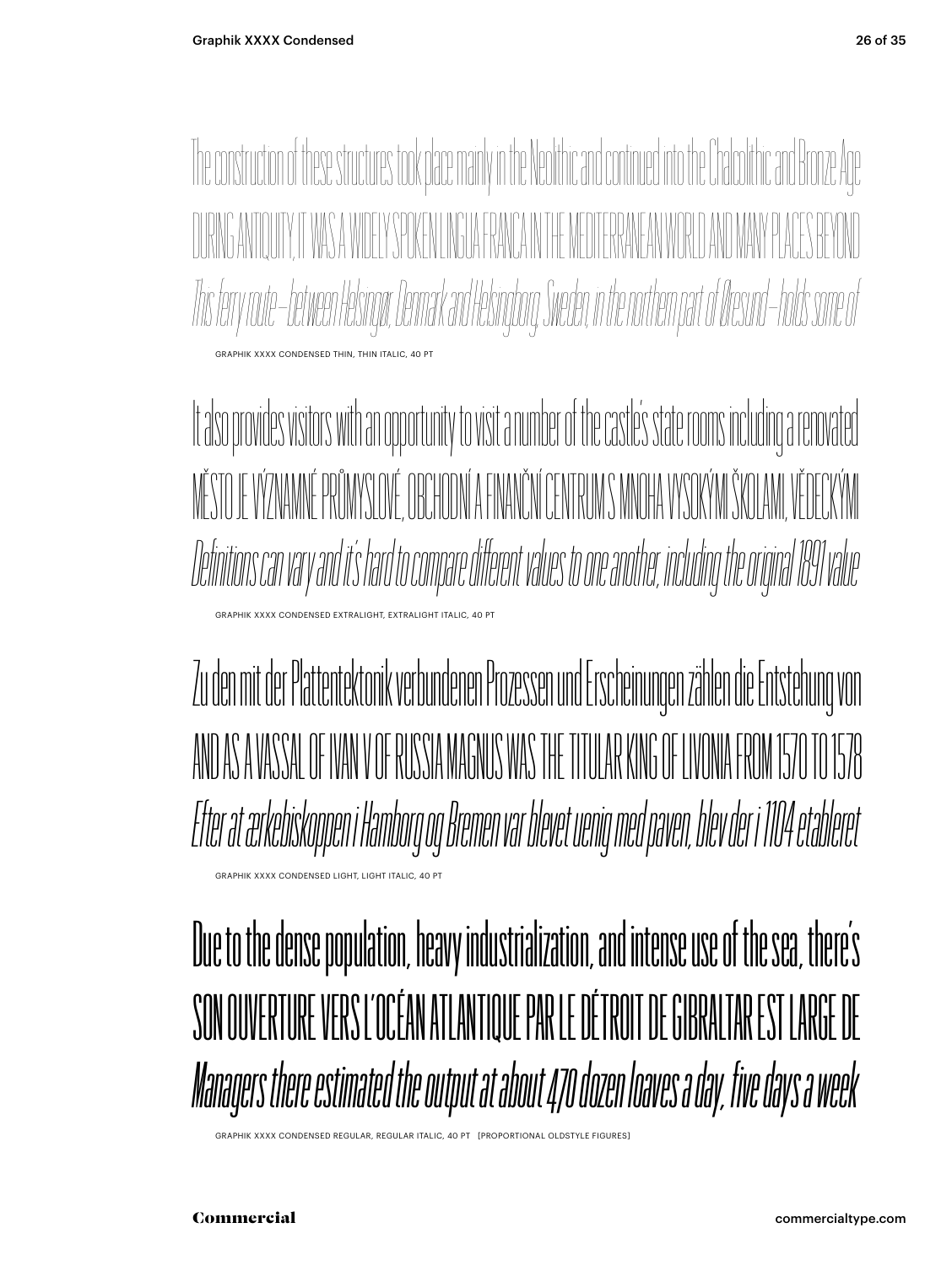Aristoteles ako jeden z prvých spozoroval, že procesy, ktoré menia tvar Zemského NO TODAS LAS COMPETICIONES DE BALONCESTO A LO LARGO DEL MUNDO TIENEN LA *Alors qu'il pense finir sa carrière dans sa région natale, le meneur ne peut refuser* 

**Secondo il censimento del 2001 2.893.251 persone e 759.767 famiglie risiedono ZONE BETWEEN THE PHOTOSPHERE & CHROMOSPHERE CALLED THE MESOSPHERE** *The average summer temperature is 17°C (63°F), and 6°C (43°F) during winter*

PHIK XXXX CONDENSED SEMIBOLD, SEMIBOLD ITALIC, 40 PT [PROPORTIONAL OLDSTYLE FIGURES, ALTERNATI

#### **Stvaranjem dinastijskih veza s Kastiljom u 14. stoljeću započelo je opadanje DISCOVERY OF DIAMONDS IN GRIQUALAND WEST CAUSED A LABOR INFLUX TO**  *She had become the most storied historian of food culture in New York City*

GRAPHIK XXXX CONDENSED BOLD, BOLD ITALIC, 40 PT

HIK XXXX CONDENSED MEDIUM, MEDIUM

#### Antarctic Bottom Water also flows into the Atlantic Ocean basin where BENGUELA ÎMPREUNĂ CEI DOI CURENȚI MARINI INFLUENȚEAZĂ CLIMA ȘI *Tirėnų įdubos pakraščiuose ir centre driekiasi keli tektoniniai lūžiai su*

GRAPHIK XXXX CONDENSED BLACK, BLACK ITALIC, 40 PT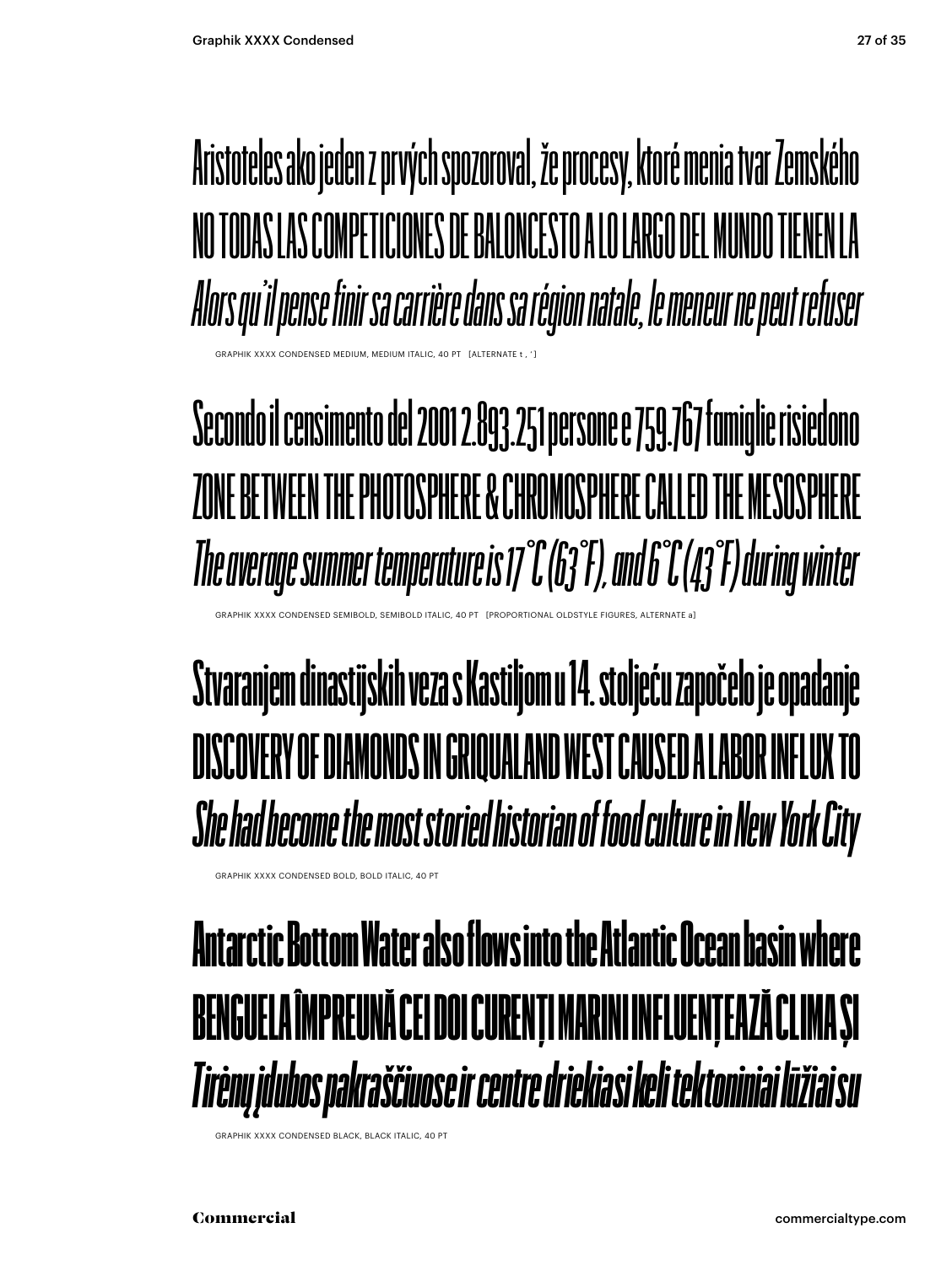#### Daugiau nei iš 4 km atstumo matomos kalvos kaip švyturys tarnavo NÅ KUNNE KAMERAET FØLGE HOVEDPERSONENE—OG IKKE OMVENDT The use of "natural" in advertising has long been a catch-all for a lot

GRAPHIK XXXX CONDENSED SUPER, 40 PT

#### *Doordat de zee vaak onrustig is om het Kaapse Schiereiland werd de CHIEF @ THE ATTORNEY GENERAL'S REAL ESTATE FINANCING BUREAU The team has adopted surgical strategies of necessary connections*

GRAPHIK XXXX CONDENSED SUPER ITALIC, 40 PT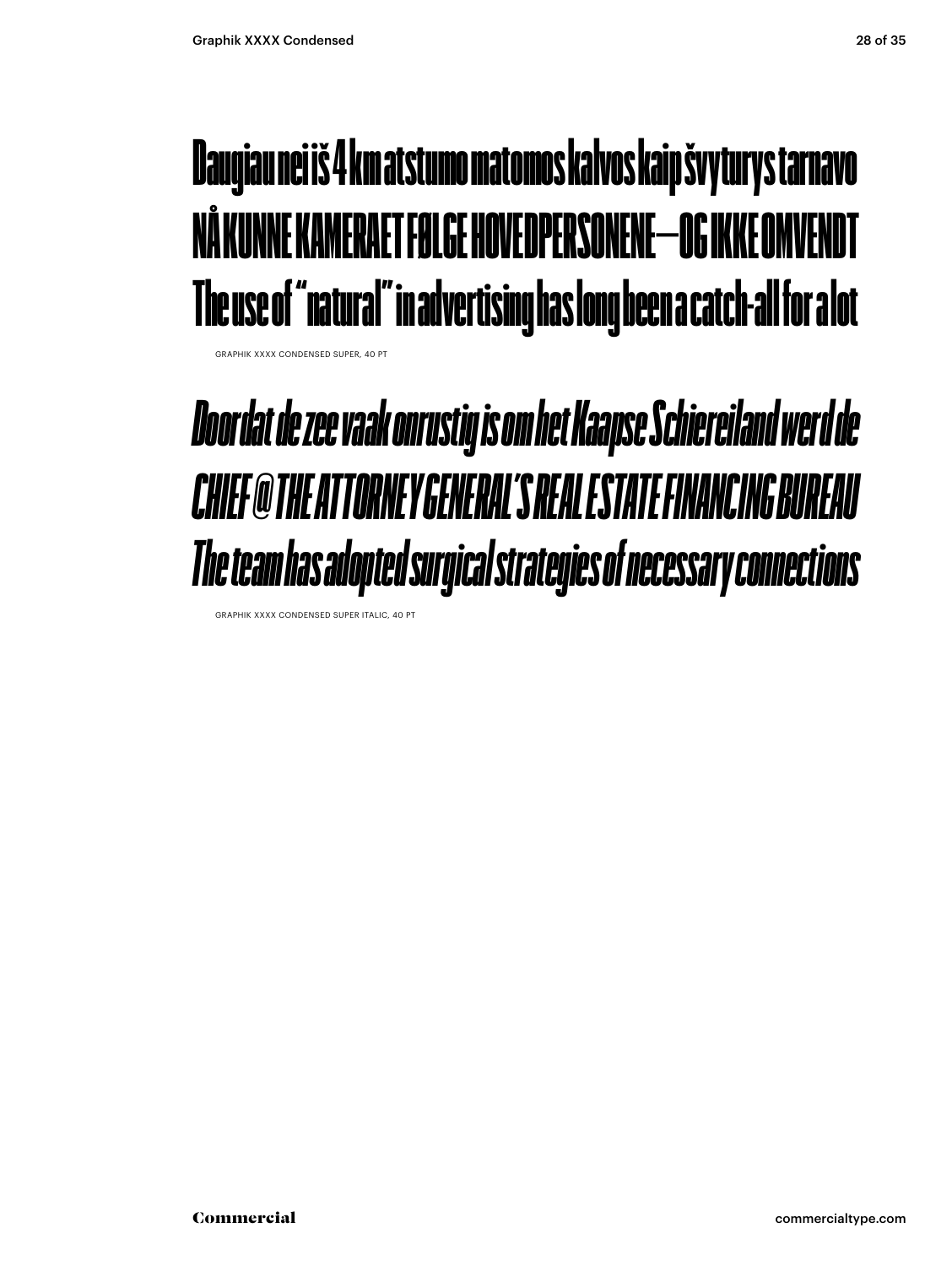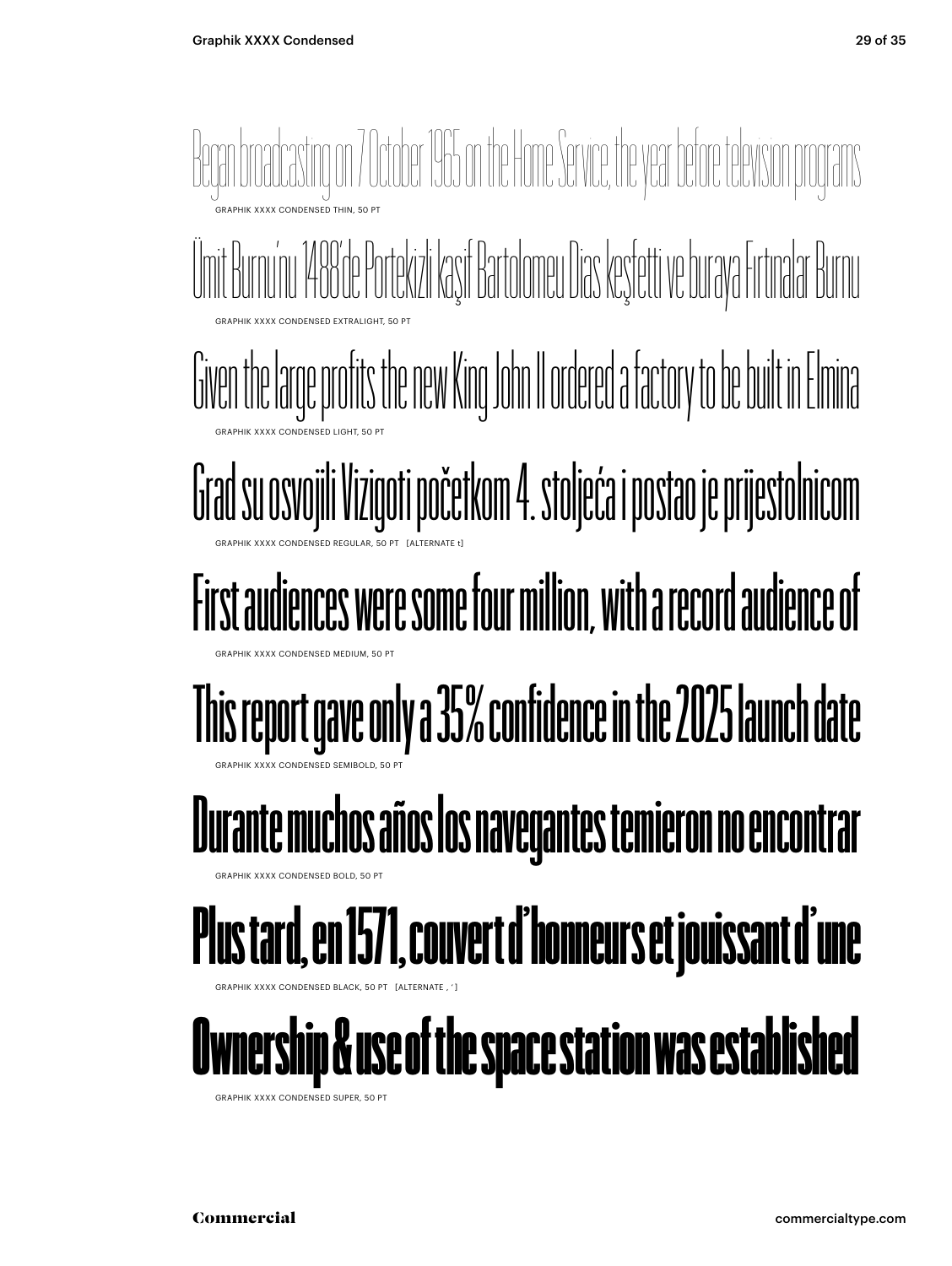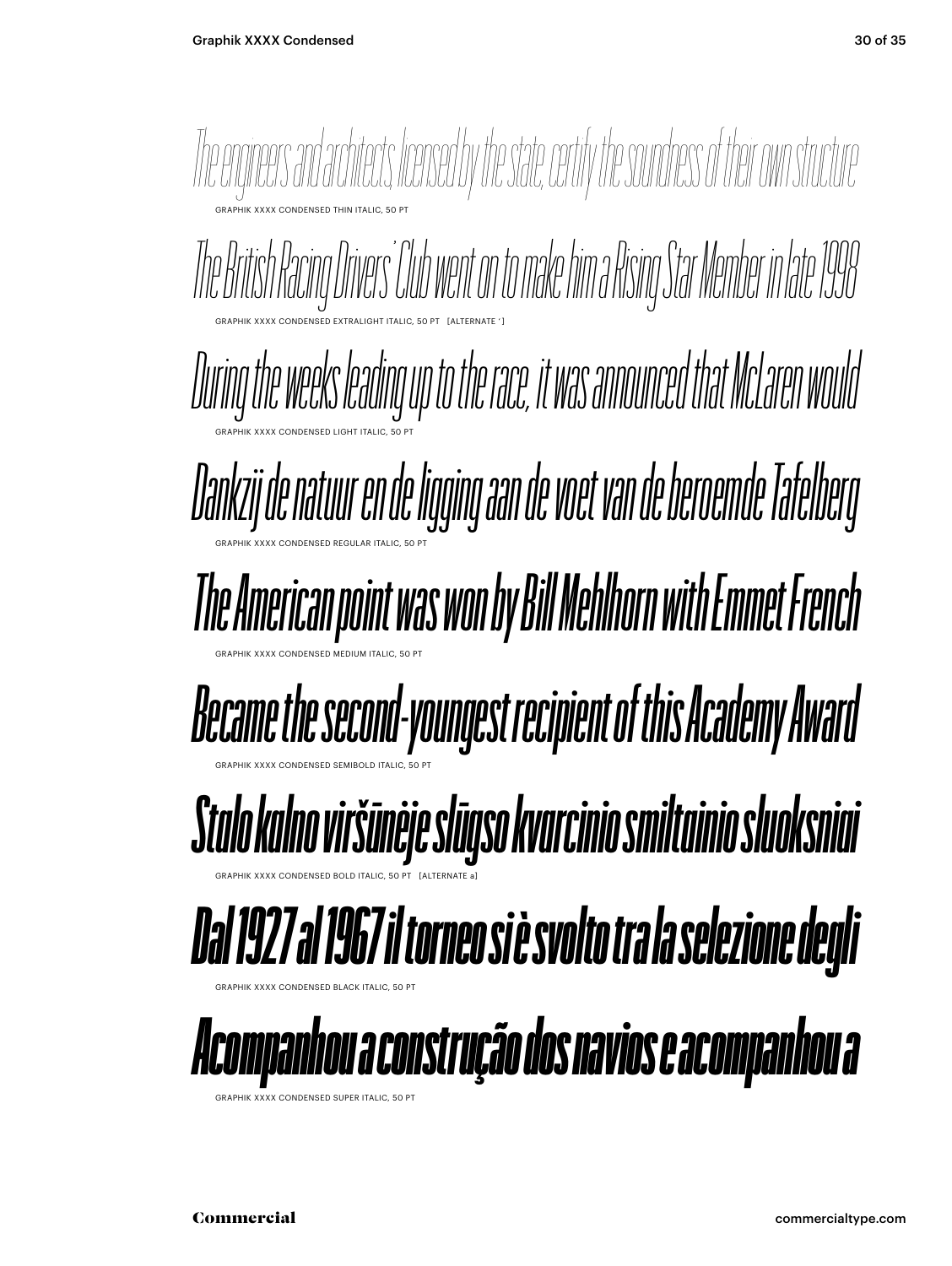| UPPERCASE                                    | ABCDEFGHIJKLMNOPORSTUVWXYZ                                                                                                                                                                                                                                                                                                                                                                                 |
|----------------------------------------------|------------------------------------------------------------------------------------------------------------------------------------------------------------------------------------------------------------------------------------------------------------------------------------------------------------------------------------------------------------------------------------------------------------|
|                                              |                                                                                                                                                                                                                                                                                                                                                                                                            |
| LOWERCASE                                    | abcdefqhijklmnopqrstuvwxyz                                                                                                                                                                                                                                                                                                                                                                                 |
| STANDARD PUNCTUATION                         | $\text{argmin}_{\mathbf{y}}\left\{\min_{\mathbf{y}}\left\{\mathbf{y}_{\mathbf{y}}\right\}\right\}=\max_{\mathbf{y}}\left\{\min_{\mathbf{y}}\left\{\mathbf{y}_{\mathbf{y}}\right\}\right\}=\max_{\mathbf{y}}\left\{\min_{\mathbf{y}}\left\{\mathbf{y}_{\mathbf{y}}\right\}\right\}=\max_{\mathbf{y}}\left\{\min_{\mathbf{y}}\left\{\mathbf{y}_{\mathbf{y}}\right\}\right\}$                                 |
| ALL CAP PUNCTUATION                          | $   $ - - - () $   $ { /   \ (0) ((8) (1)                                                                                                                                                                                                                                                                                                                                                                  |
| LIGATURES                                    | #fifl                                                                                                                                                                                                                                                                                                                                                                                                      |
| PROPORTIONAL LINING<br>default figures       | $\label{eq:21} $$ \f{f}{12345678900} $$$                                                                                                                                                                                                                                                                                                                                                                   |
| PROPORTIONAL OLDSTYLE                        | SEE¥1234567890                                                                                                                                                                                                                                                                                                                                                                                             |
| PREBUILT FRACTIONS                           | $\begin{array}{ccccc} \frac{1}{2} & \frac{1}{2} & \frac{1}{2} & \frac{1}{2} & \frac{1}{2} & \frac{1}{2} & \frac{1}{2} & \frac{1}{2} & \frac{1}{2} & \frac{1}{2} & \frac{1}{2} & \frac{1}{2} & \frac{1}{2} & \frac{1}{2} & \frac{1}{2} & \frac{1}{2} & \frac{1}{2} & \frac{1}{2} & \frac{1}{2} & \frac{1}{2} & \frac{1}{2} & \frac{1}{2} & \frac{1}{2} & \frac{1}{2} & \frac{1}{2} & \frac{1}{2} & \frac{1$ |
| <b>NUMERATORS &amp;</b><br>DENOMINATORS      | $\parallel$ 1234567890/<br>/1234567890                                                                                                                                                                                                                                                                                                                                                                     |
| <b>SUPERSCRIPT &amp;</b><br><b>SUBSCRIPT</b> | 1234567890<br>$\mathbb{I}_{1234567890}$                                                                                                                                                                                                                                                                                                                                                                    |
| STYLISTIC ALTERNATES                         | $\text{and}\ \mathbb{S}^m\,,\ \mathbb{S}^m\,,\ \mathbb{S}^m\,,\ \mathbb{S}^m\,,\ \mathbb{S}^m\,,\ \mathbb{S}^m\,,\ \mathbb{S}^m\,,\ \mathbb{S}^m\,,\ \mathbb{S}^m\,,\ \mathbb{S}^m\,,\ \mathbb{S}^m\,,\ \mathbb{S}^m\,,\ \mathbb{S}^m\,,\ \mathbb{S}^m\,,\ \mathbb{S}^m\,,\ \mathbb{S}^m\,,\ \mathbb{S}^m\,,\ \mathbb{S}^m\,,\ \mathbb{S}^m\,,\ \mathbb{S}$                                                |
| <b>ACCENTED UPPERCASE</b>                    | ÁÂAÄÄÄÄÄĀĀA ÁF ÉÇČČČŎDEEEEEEEE ČĜÇĠĦÛÍÎÌĨĨĨĨĴĶŁĹĽĻĿÑŃŇŅ<br>ŊÓÔŎŎŎŎŎŎŔŒŔŘŖŠŚŞŜŞÞŤŢŦÚÛÙŨŬŰŨŲŮŨŴŴŴŴŶŶŶŸIJŽŹŻ                                                                                                                                                                                                                                                                                                  |
| <b>ACCENTED LOWER CASE</b>                   | áâàääääääåäææçćčĉċďđðéêèëĕëēeğĝģġħĥıíîìiījĩĭĵıķłĺľļŀñńňņ<br>nnó ô dö ö ö ö v á veri r fl š ś ş ŝ ș b t ț t ú û d ü ü ü ü ü y ů ű w w w y y y j j ž ż ż                                                                                                                                                                                                                                                     |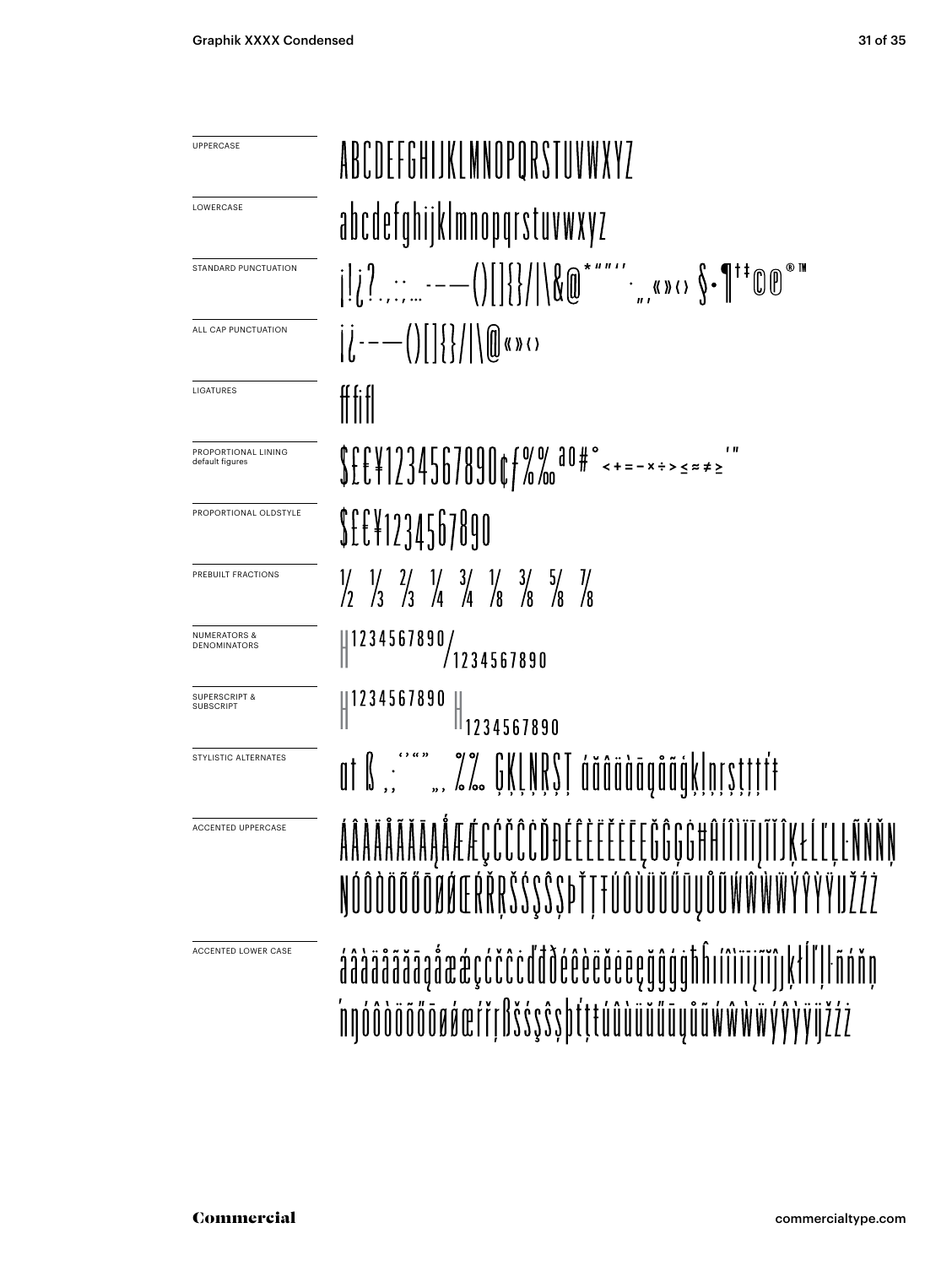UPPERCASE

**LOWERCASE** 

LIGATURES

default figures

**SUBSCRIPT** 

ABCDEFGHIJKLMNOPORSTUVWXYZ abcdefghijklmnopqrstuvwxyz  $\int_{\mathbb{R}} \left( \int_{\mathbb{R}} \left( \frac{1}{2} \right)^{n} \right) \left( \frac{1}{2} \right) \left( \int_{\mathbb{R}} \left( \int_{\mathbb{R}} \left( \frac{1}{2} \right)^{n} \right) \left( \int_{\mathbb{R}} \left( \frac{1}{2} \right)^{n} \right) \left( \int_{\mathbb{R}} \left( \frac{1}{2} \right)^{n} \right) \left( \int_{\mathbb{R}} \left( \frac{1}{2} \right)^{n} \right) \left( \int_{\mathbb{R}} \left( \frac{1}{2} \right)^{n} \right)$ STANDARD PUNCTUATION ALL CAP PUNCTUATION fffiff PROPORTIONAL LINING PROPORTIONAL OLDSTYLE *S££¥1234567890* PREBUILT FRACTIONS  $\begin{array}{ccccc} \frac{1}{7} & \frac{1}{7} & \frac{2}{7} & \frac{1}{4} & \frac{3}{4} & \frac{1}{8} & \frac{3}{8} & \frac{5}{8} & \frac{7}{8} \\ \frac{7}{7} & \frac{7}{3} & \frac{7}{3} & \frac{7}{4} & \frac{7}{4} & \frac{7}{8} & \frac{7}{8} & \frac{7}{8} \end{array}$  $\left.\begin{array}{c} \parallel 1234567890/\parallel 1234567890\end{array}\right.$ NUMERATORS & DENOMINATORS  $1234567890$ SUPERSCRIPT &  $\frac{1}{1234567890}$ STYLISTIC ALTERNATESĂÂĂĂĂĂĂĂĄÂÆÆÇĆČĈĈĎĐÉÊĖĔĔĔĔĘĞĜĢĠĦĤĨĨĬĨŢĨĬĴĶŁĹĽĻĿÑŃŇŅ ACCENTED UPPERCASE ŊŐÔŎÖŐŐŐŌØŐŒŔŘŖŠŚŞŜSÞŤŢŦŰÛÙÜÜŰŰŨŲŮŨŴŴŴŸŶŶŸIJŽŹŻ ACCENTED LOWER CASE áâàäãããāaåææçćčĉcďđðéêèëëëeeğĝģġħĥıíîìiijĩĭĵıkłĺľlŀñńňn ńnóôòöõőōøáœŕřŗßšśşŝşþŕţŧúûùüŭűūyůũẃŵẁẅýŷỳijžźż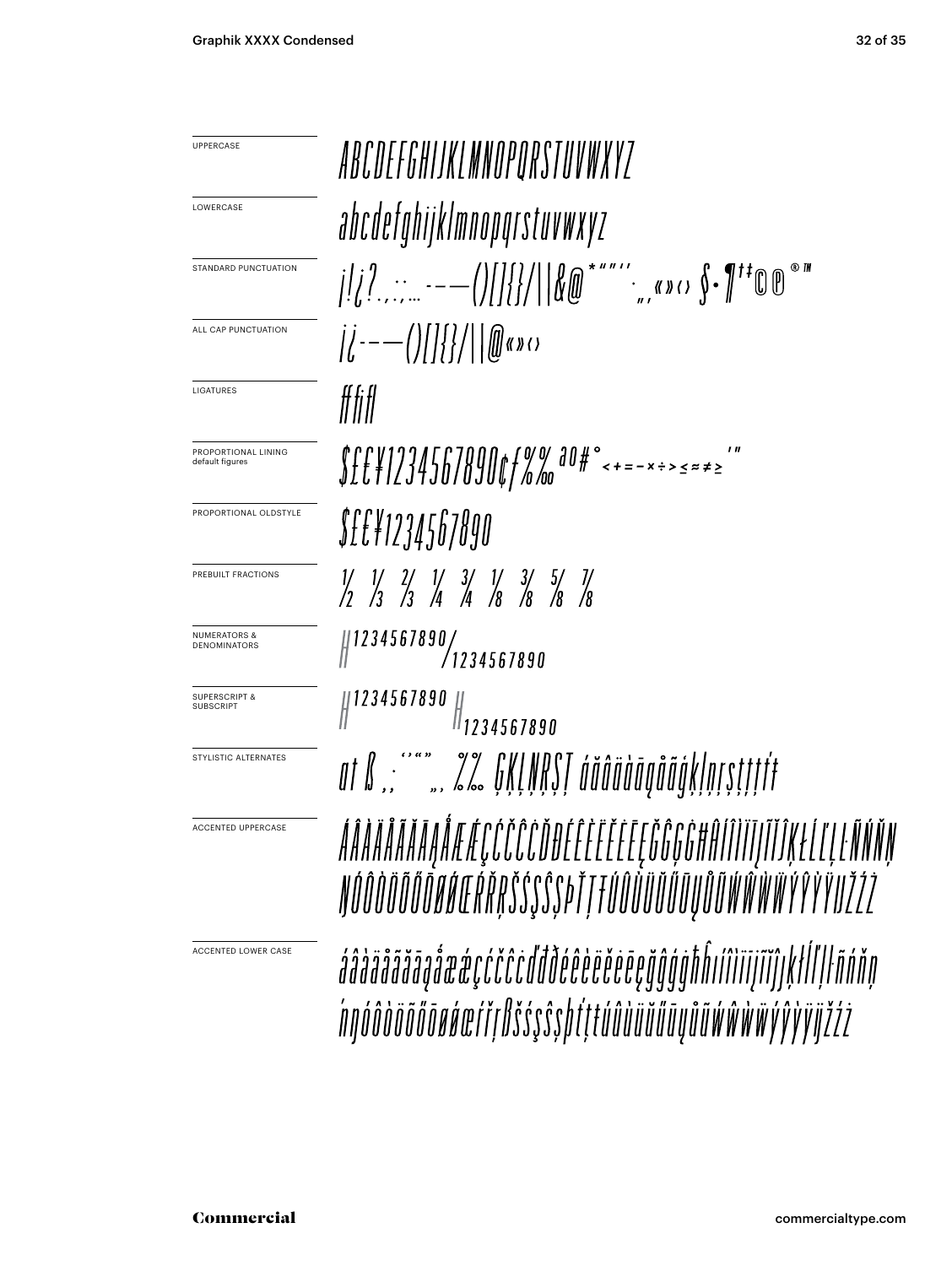**OPENTYPE FEATURES** FAMILY WIDE

ALL CAPS opens up spacing, moves punctuation up

PROPORTIONAL LINING default figures

PROPORTIONAL OLDSTYLE

FRACTIONS ignores numeric date format

SUPERSCRIPT/SUPERIOR

SUBSCRIPT/INFERIOR

DENOMINATOR for making arbitrary fractions

NUMERATOR for making arbitrary fractions

LANGUAGE FEATURE Română (Romanian) s accent Last Season's Price: \$3,460 €1,895 Autumn Sale Price: **\$7,031 £9** ¿¡500 Fish & «Chips» @ only £24.65!? 21/03/10 and 2 1/18 460/1920 21/03/10 and 21/<sup>460</sup>/1920 Last Season's Price: \$3,460 € Autumn Sale Price:

**DEACTIVATED ACTIVATED**

x1758+ y2349 × z1821− a4260 x1758 + y2349 × z1821 − a4260 x1758+ y2349 × z1821− a4260 x1758 + y2349 × z1821 − a4260 0123456789 0123456789 0123456789 0123456789 0123456789 0123456789<br>0123456789 0123456789

ÎNSUŞI conştinţa ştinţifice îşi izgoneşte ÎNSUŞI conştinţa ştinţifice îşi izgoneşte

Last Season's Price: \$3,460 €1,895 Autumn Sale Price: **\$7,031 £9,215** ¿¡500 FISH & «CHIPS» @ ONLY £24.65!? Last Season's Price: \$3,460 €1,895 Autumn Sale Price: **\$7,031 £9,215**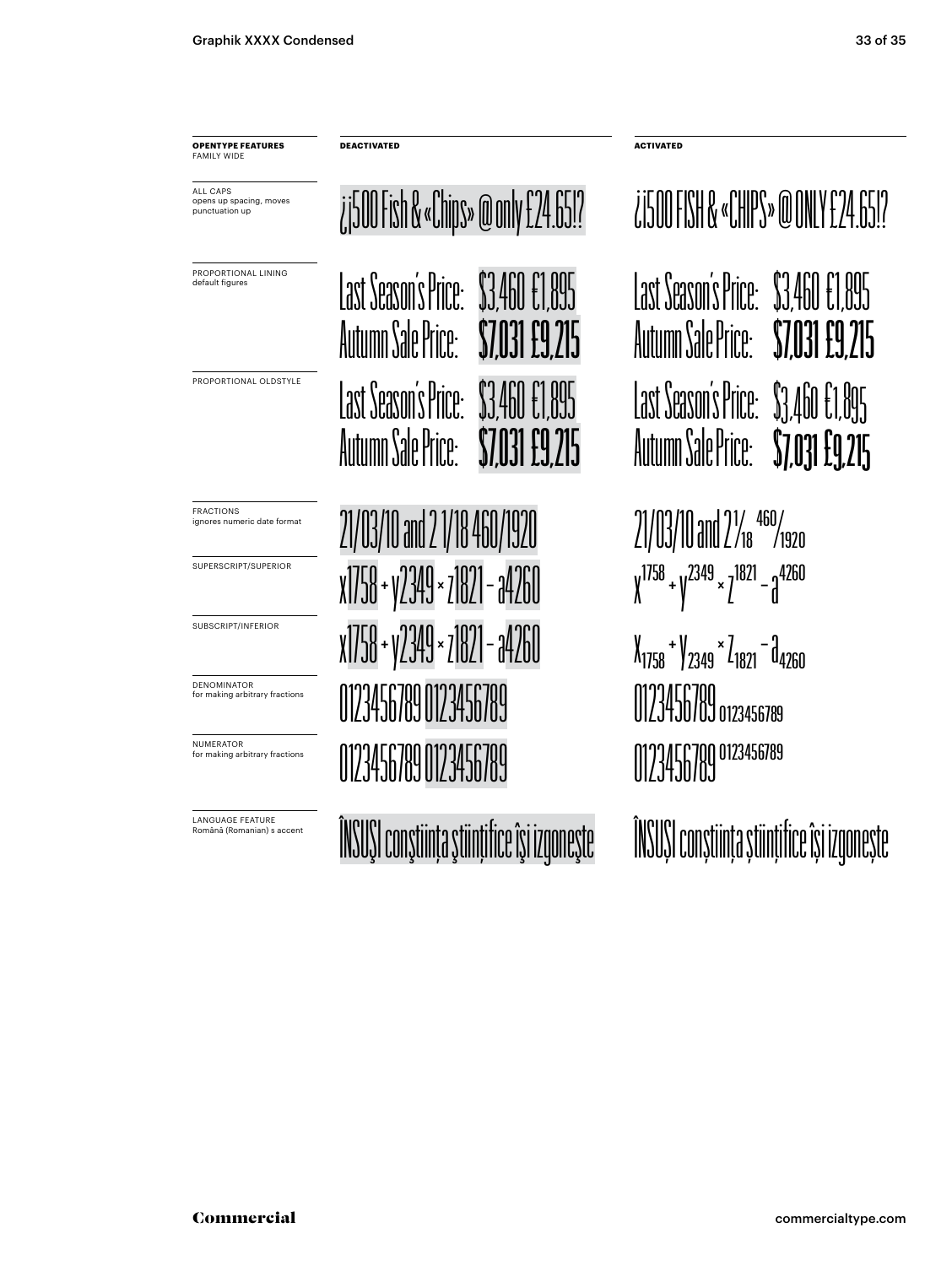**OPENTYPE FEATURES** ROMAN & ITALIC

STYLISTIC SET 01 alternate a

STYLISTIC SET 02 alternate t

STYLISTIC SET 03 alternate ß

STYLISTIC SET 05 rounded commas and quotes

STYLISTIC SET 06 circular % ‰

STYLISTIC ALTERNATES Illustrator/Photoshop

**DEACTIVATED ACTIVATED**

Myriad dissonant artistic accompaniments Intent on plenty of their Beckettian notions Größten Einschlußkomplexe der Grafschaft Größten Einschlußkomplexe der Grafschaft "Wonderful; let's start right now," she said "Wonderful; let's start right now," she said Annual returns of 179‰ on only 24% down Annual returns of 179‰ on only 24% down Nationally available Fußgängerüberführung Nationally available Fußgängerüberführung

Intent on plenty of their Beckettian notions Myriad dissonant artistic accompaniments